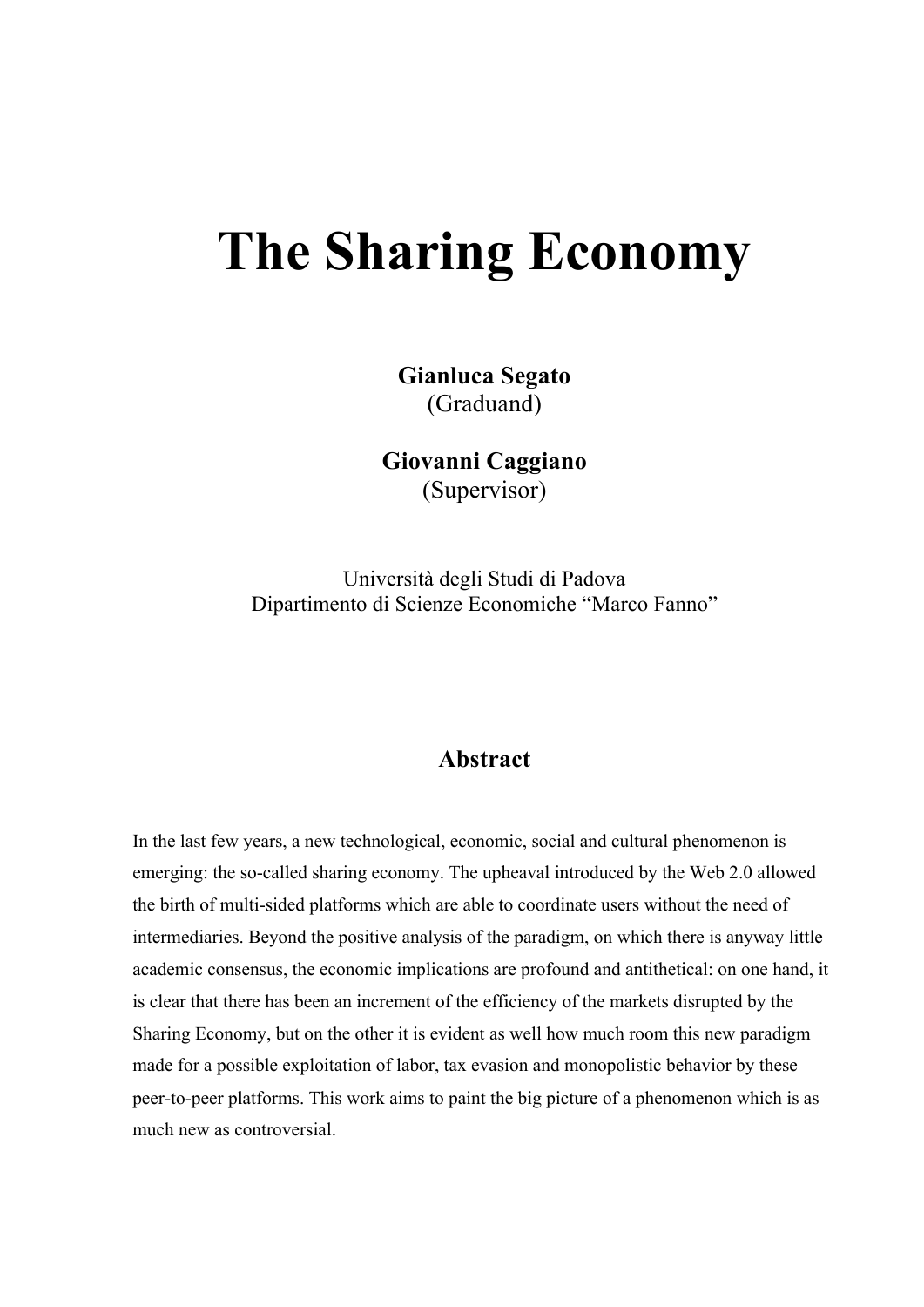# **Table of Contents**

| b. High Leverage on Stakeholders: Labor Exploitation and Monopolistic Behavior23 |  |
|----------------------------------------------------------------------------------|--|
|                                                                                  |  |
|                                                                                  |  |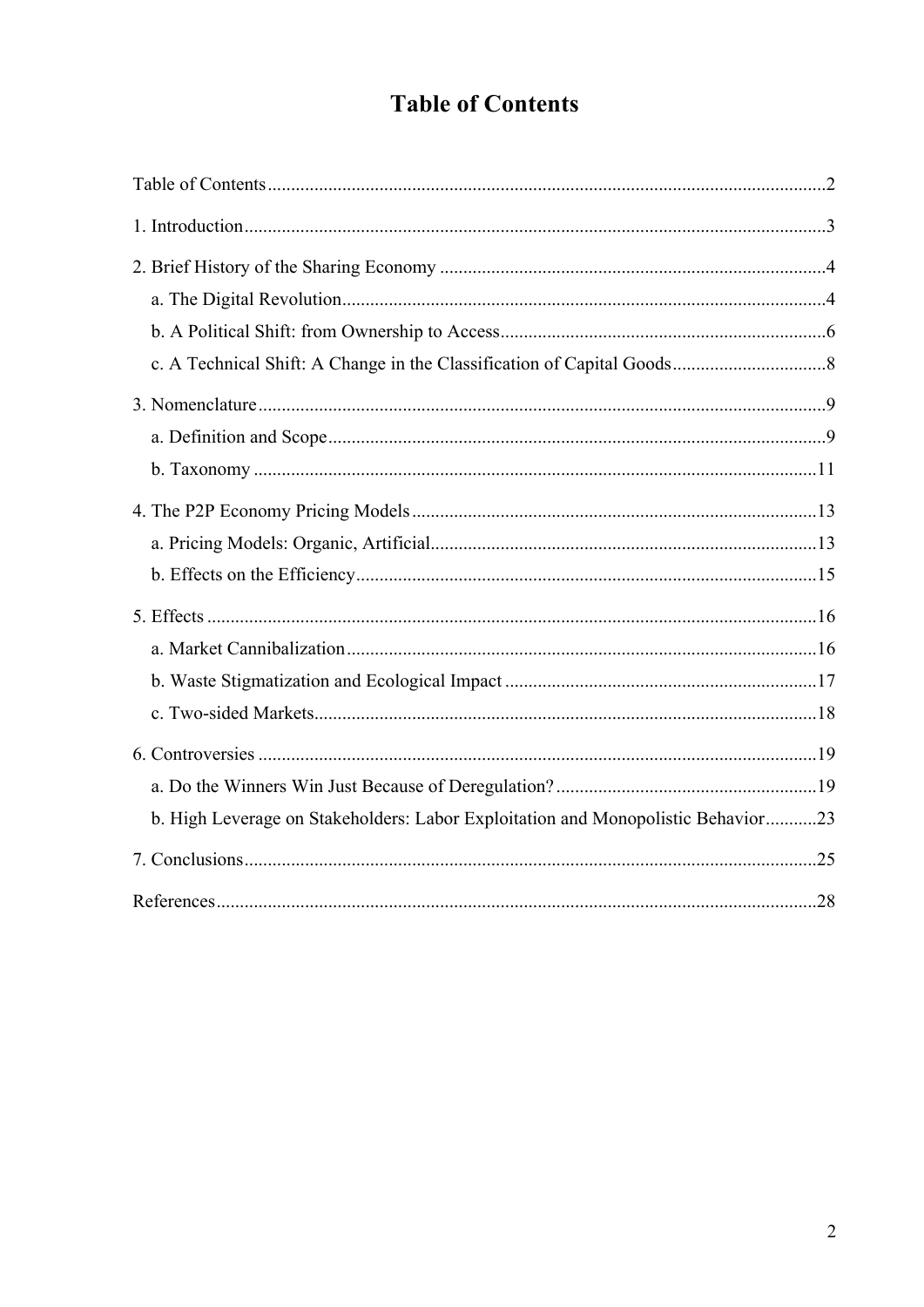## **1. Introduction**

The emergence of multi-sided technology platforms, a phenomenon known as the "sharing economy", has enabled individuals to collaboratively make use of idle or underutilized inventory via fee-based sharing. Instead of staying in a hotel's room, a traveler can now be hosted by a stranger, who shares his own house on AirBnB, against a fee. A commuter can share his ride with someone else who makes the same route via BlaBlaCar, or CarShare. Since renting an office is way too expensive for some new-born businesses (typically startups), services like LiquidDesk help by enabling them to share the working space. Given the fact that the car is a very expensive investment that for the most time remains idle, Uber and Lyft created peer-to-peer ridesharing platforms that connect passengers to local drivers in real time.

Users love this idea because it allows them to make up their wages, without making huge investments, or quitting their current job.

The convergence of a historic economic recession, a revolution of the information technologies, and growing environmental concerns, has given the birth to a new generation of businesses that enable a peer-to-peer market-mediated access to almost everything a consumer owns, from durable goods to skills. This movement lies on the shoulder of millennials, uninterested in the old milestones of self-identity definitions like owning a car, or a house, and whose measure of success does not rely anymore on economic wealth. But the phenomenon flourished well beyond this young generation.

The role of the Internet, and in particular of the Web 2.0, is crucial in the definition of the sharing economy: The Internet created the possibility of interaction between strangers, and on a macro level enabled the access to an enormous amount of information.

The share movement began with file-sharing, whereby users give access to their files (usually movies and songs), without asking anything else in exchange but the promise of spreading them even further (as implied by the intrinsic nature of the technological protocol used). Users started also to collaborate on joint projects: the open source movement began, pioneered by Linux, and sharing-content platforms were born, like Wikipedia and YouTube. The advent of the social networks, some time after, enabled people to share their lives, too. And finally, the ubiquity of the Internet empowered by modern smartphones gave the boost to the sharing economy, a peer-to-peer based activity of giving or sharing the access to goods and services, coordinated through online platforms.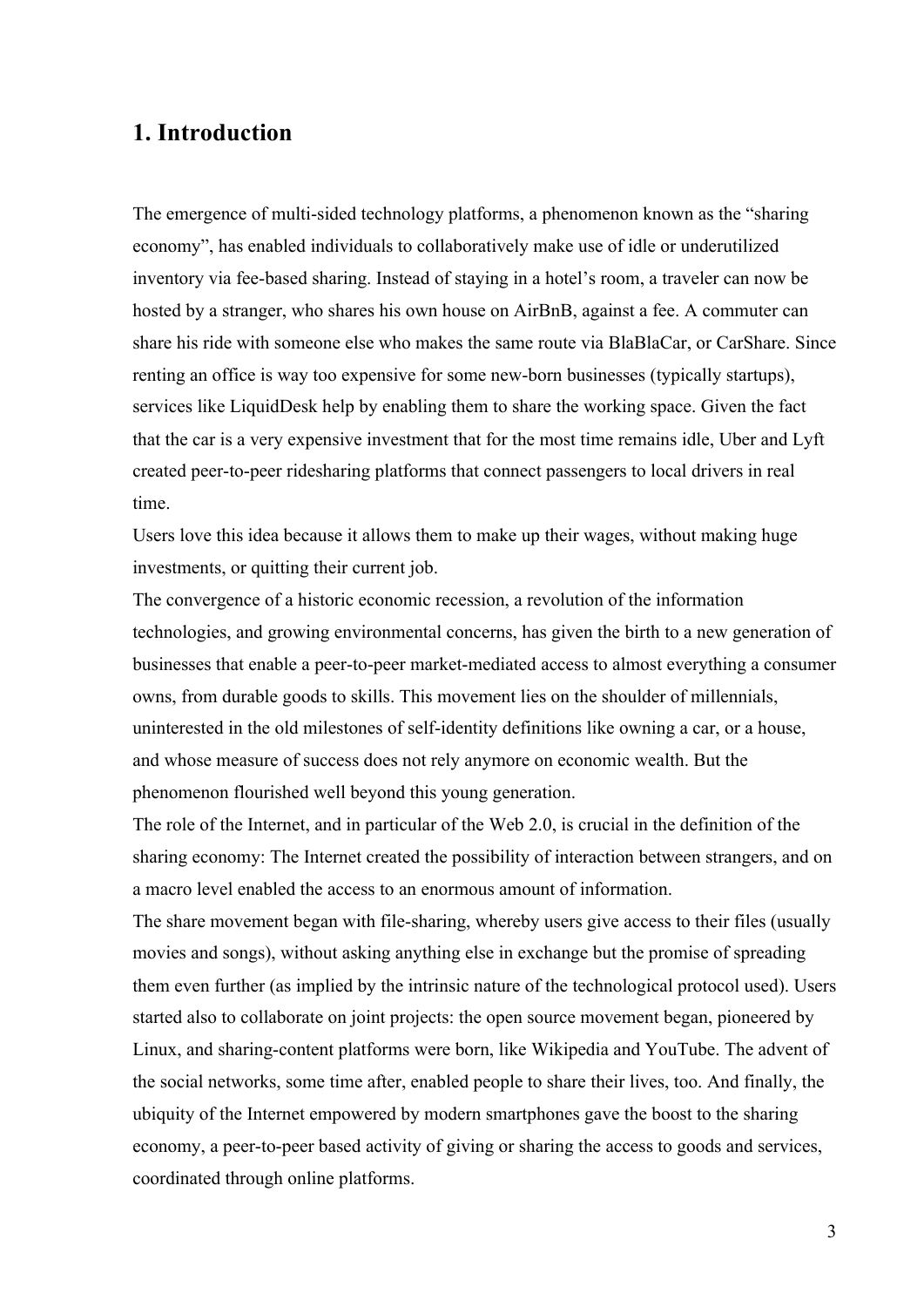The economic implications of this movement are profound, and given its dynamic nature, definitely not clear-cut. Even its definition and classification are arduous to define, not to mention its effects on efficiency and on equity, which are very controversial. Something can be asserted for sure: The sharing economy is an overwhelming, world-wide economic upheaval, and it is going to stay.

## **2. Brief History of the Sharing Economy**

#### **a. The Digital Revolution**

In its very first version, the World Wide Web was a tool which operated almost unilaterally. As first conceived by Tim Berners-Lee in 1989, web pages were static, and users were passive consumers of a vertical service, merely reading websites, with no further contribution. Web 2.0, which "refers collectively to websites that allow users to contribute content and connect with each other" (Carroll and Romano, 2011), gave people the possibility of interaction, making the Internet by all means bilateral and horizontal, and enabled the development of online platforms that promote user-generated content (Hamari, Sjöklint and Ukkonen, 2015). This led very quickly to a peer-to-peer network of social and economic interactions: The Internet we are accustomed to nowadays.

This very rapid and profound change in the behaviors of people is commonly referred to as the Digital Revolution.

The peculiarity of the Internet lies in its being intrinsically no-frictions prone. Informationsharing has no costs, on the Web: There is no limitations of space and time, since information is stored in a virtual place reachable by everyone, in any place of the world, and is asynchronously accessible. The possibility of having an Internet connection has steadily been more and more affordable over the years (Kaleelazhicathu, 2003). The World Wide Web is the first tool which made the marginal cost of information almost zero (McKnight and Bailey, 1997).

In the context of information economics and market efficiency, this is a strong improvement. Two reasons why it is tough to achieve a perfectly competitive market lie in the costs of consumers' decision making (Simon, 1957) and in the costs of needing a centralized middleman which reduces the complexity of information sharing. The Internet made these processes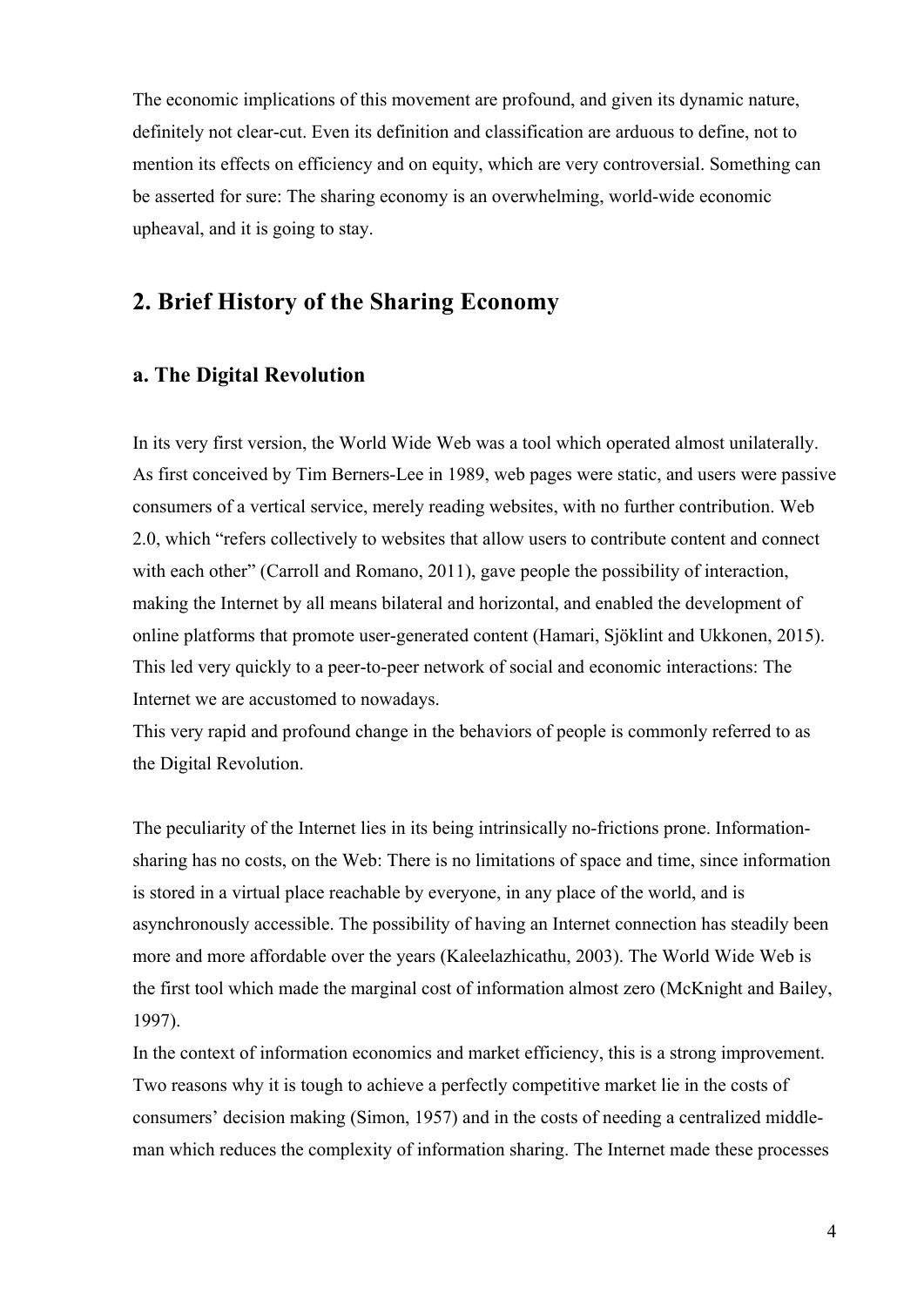very affordable by increasing their efficiency, thus driving the market towards the conditions of perfect competition (Chang, 2010).

The Internet has introduced many new ways of sharing, as well as facilitated the older forms on a larger scale (Belk, 2014). The first symptoms of this new – disruptive – model became evident with the advent of file sharing: privately owned movies and music began to be shared among peers on the Web. The pioneer of this movement was Napster, which relied on centralized servers, but its evolutions, namely the eD2k protocol (used by eMule), and above all the Torrent protocol, are also technologically decentralized (Gosling, 2003): This also means that there is no way to prevent people from sharing their files. The interesting point is that the Torrent trackers require that users balance their uploads and downloads (Aigrain, 2012), making use of a particular form of market exchange very similar to barter (Belk, 2010).

The first business which exploited this power was eBay. The idea behind eBay is simple yet very effective: creating a virtual place, wherein people can auction their private belongings. It is notable how Pierre Omidyar founded eBay precisely because he wanted to create a perfect market (Cohen, 2003). He arguably succeeded (Chang, 2010). Indeed, eBay is moving towards a perfectly competitive marketplace: It is a market with many buyers and many sellers, who, given their numerosity, have no power to influence the price of the goods. There is freedom of entry, and there is perfect information - thanks to the increased problem solving capability of users enabled by search and evaluation features.

It became clear very shortly how radical the change was. Between 1997-2000 several new Internet-based companies (commonly knew as dot-coms) were founded, and they all embodied the same peer-to-peer concept: among them there was, for example, Wikipedia, where volunteers contribute to the creation of a joint repository of the human knowledge, and YouTube, where videos are uploaded and shared among peers. As noted by Belk (2014), in a broad sense "the Internet itself is a giant pool of shared content that can be accessed by anyone."

Among these dot-coms, there was Amazon, which on the other side increased the market efficiency by eliminating the middle man: Giving access to a wider and broader supply of goods, embodying the long-tail theorem, and doing it cheaper and quicker than physical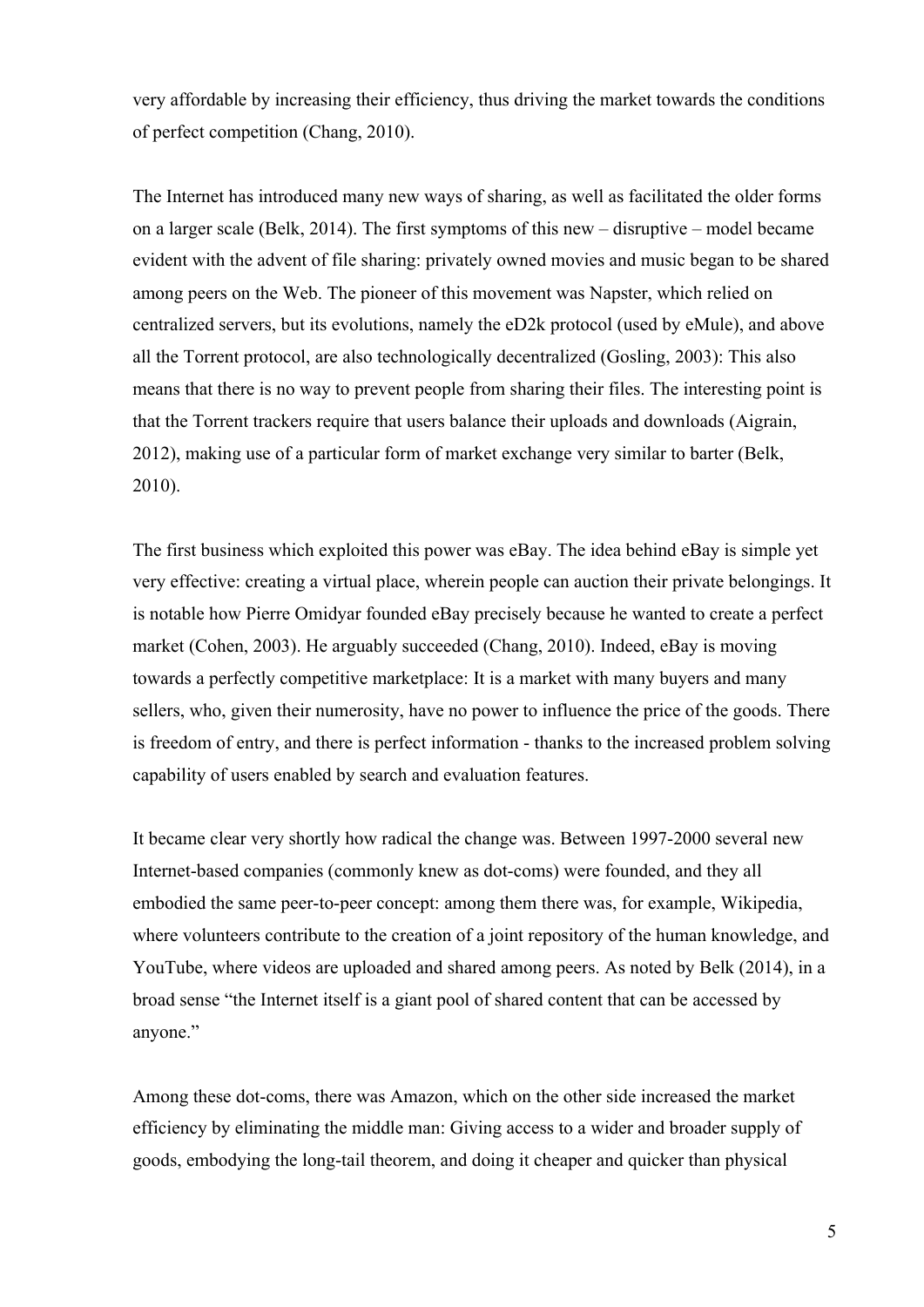stores, Amazon accomplished to oust the markups and the margins of the traditional vertical value chain (Denning, 2014).

Eventually, the whole Internet boom turned out to be a speculative bubble, which busted in March of 2000. eBay and Amazon were amongst the few dot-coms which survived.

A new tech boom has been thriving in the last few years, in part thanks to another technological revolution: smartphones, and the advent of the Internet of Things. On 2007, Apple introduced the iPhone, a mobile phone with readily available Internet capabilities and a comprehensive app marketplace. This allowed users to interact with each other wherever they are, nurturing an ecosystem of startups all over the world. The main and by now established protagonists of this new wave of innovation are led by Facebook, went public on 2012, followed by Twitter, LinkedIn, Snapchat, Pinterest and many others.

In particular, after the Lehman default on 2008 and the consequent escalation of the global crisis, a special niche in the startup ecosystem is gaining more and more traction, receiving enormous investments and extensive press coverage (Rauch and Schleicher, 2015): the socalled sharing economy firms. Uber, AirBnB, Lyft, Kickstarter, BlaBlaCar, Car2Go, ZipCar and Freecycle are some of the pioneers of this new, disruptive, model, according to which privately owned (and usually idle) goods are shared or rented out via a peer-to-peer marketplace.

These businesses (usually startups) differ a lot from each other. However, it is possible to identify at least two common traits, in addition to their common reliance on the Internet. The first one is political: The framework wherein they operate shifts the foundation of the economic system from ownership, to access; as posited by Belk (2014), "they use temporary access non-ownership models of utilizing consumer goods and services". The second one is technical, and is a direct consequence of the first: Economic theory should revisit its classification of capital goods. Indeed, lines have become more blurred, and the traditional taxonomy might no longer be held true.

#### **b. A Political Shift: from Ownership to Access**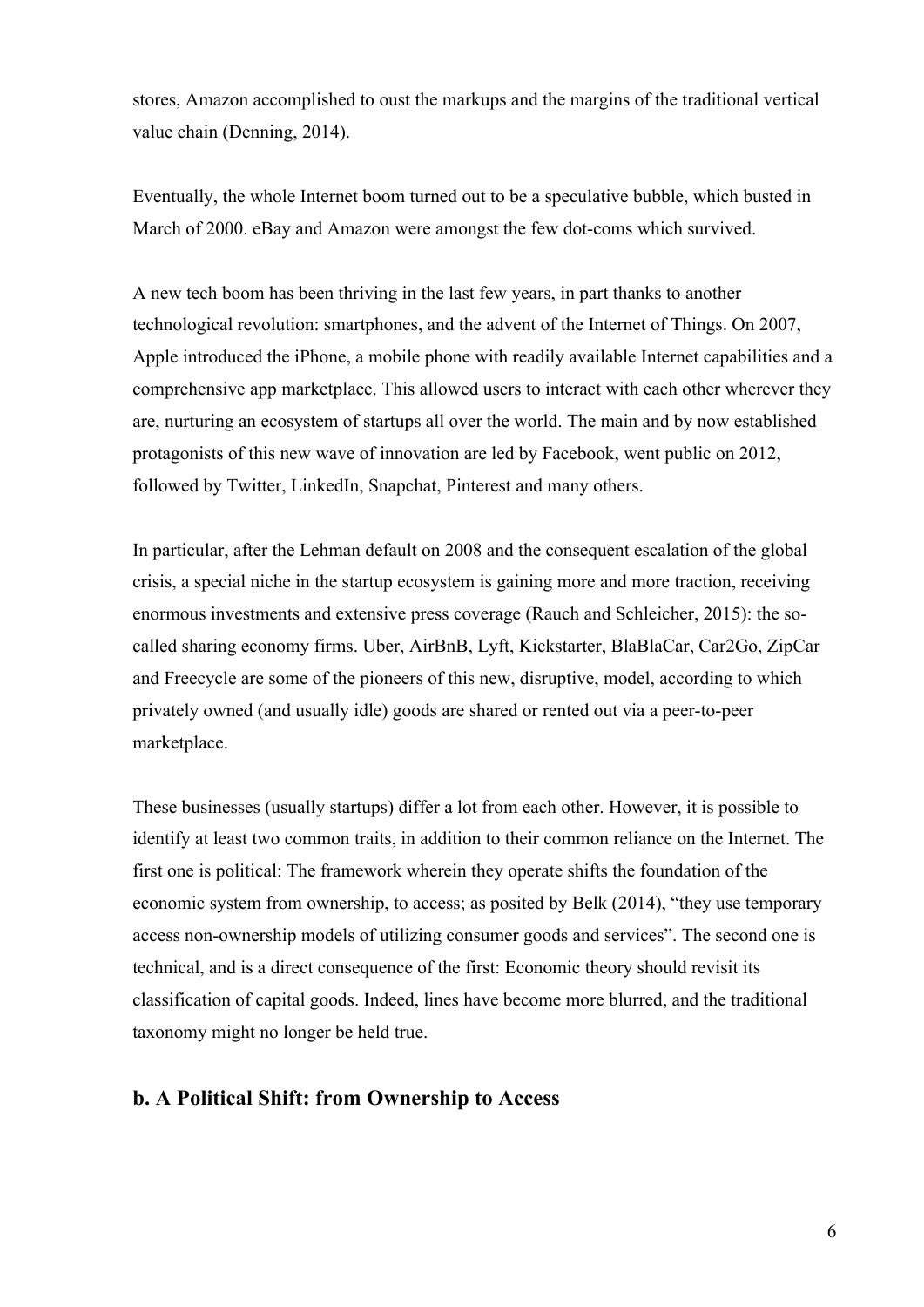Ownership can be regarded as the key building block in the development of the modern, western capitalist economic system, even though it is a concept which varied widely over the history.

In England, all along the Middle Age, the land was by far the main source of revenues and power (Vanover, no date; Dukeminier and Krier, 1988), and rural life was organized around the Commons. Even though under the Saxon system land ownership was tied to families, after the Norman conquest of 1066 the feudal system established itself as the standard economic system of the western world. William the Conqueror claimed ownership of all the land in England, and everyone else held their land either directly or indirectly from the King (Kolbert and Zimmermann, 1977), who in turn received it from God. Feudal landlords leased their land to peasant farmers, who had virtually no tenancy rights: In fact, the feudal notion of property relations was very different from ours today. We are accustomed to the idea of ownership as the exclusive personal possession of something, but in the feudal economy this was hardly the case: Everything was the result of God's creation, and thus was his exclusively to dispose of (Rifkin, 2014). As posited by the historian Richard Schlatter: "No one could be said to own the land; everyone from the king down through the tenants and sub-tenants to the peasants who tilled it had a certain dominion over it, but no one had an absolute lordship over it." This meant that everyone had access to land, which was shared or rented out by landlords, but nobody except the King actually owned it.

During the course of the Middle Age, Feudalism changed, eventually dying in the XVII century when Capitalism began its climb to ascendancy. This was mainly due to some legal reforms: Statute De Donis Conditionibus, passed by King Edward I in 1285, gave children the possibility to succeed their parents in the rights to land holdings, which in turn created multiple legal interests in a single piece of land; Statute Quia Emptores, passed in 1290 again by Edward I, made by all means land marketable. During the so-called Enclosure Movement, communally held land was enclosed, transformed into private property and exchanged on a marketplace. All along the XIV, XV and XVI centuries economic system transformed, becoming steadily more dependent on capital and less dependent on land (Dukeminier and Krier, 1988). By 1660, Feudalism was formally ended, and modern Capitalism began its path in becoming the main standard economic system, with its stress on private property (Vanover, no date).

It is evident how the idea of Social Commons is hardly new: Actually, property rights are a fairly new economic concept, looking at history, and we are just moving back (Bollier, 2014).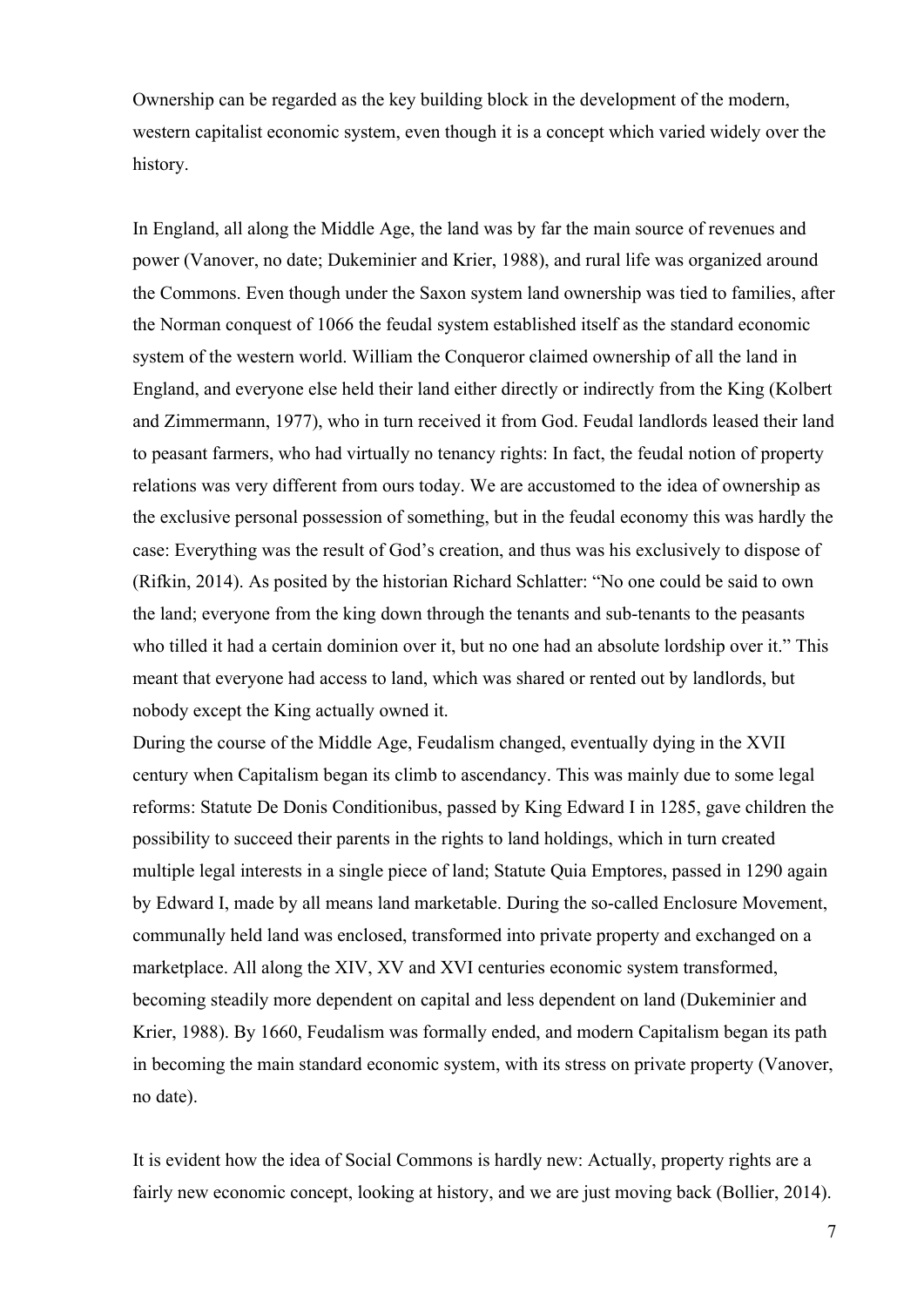As Jeremy Rifkin writes in his book "The Zero Marginal Cost Society" (2014), we are now moving from "the right to own and exclude", back to "the right to have access and be included". This going-back is possible because the Internet ousted the dispersion costs that before forced entrepreneurs to concentrate the production. The Third Industrial Revolution brought up by the digital revolution is shifting the economic paradigm from markets to social commons, from ownership to access, and this emergence is not something new, but rather "the rediscovery of something that goes back a very long time" (Rifkin, 2014).

Today, a commuter can find a ride in someone else's car via BlaBlaCar or Uber. He would rather pay to have access to the car trip, for a limited amount of time, and to a very little cost, than to actually own the car. It is more affordable, more efficient, ecologically more aware, and it has some positive externalities too (given by the social interaction implied by the transaction). Today, entrepreneurs can access to potentially unlimited founding from a crowd of backers on Kickstarter, rather than investing their own money or getting a loan; today, tourists can holiday in a stranger's house via AirBnB, rather than staying in a hotel. Today, if someone has some time to spare, he or she can run errands for cash on TaskRabbit.

On the other side, from the producers' point of view, it is more efficient, and more convenient, to use one's own car for carrying people around using Uber, rather than buying a cab and investing on a taxi license; it is easier to rent a part of one's own house on AirBnB, rather than to pay for investing in a hotel; it is more transparent and enjoyable to invest in a project on Kickstarter, rather than depositing money in an almost flat rate bank account.

Consumers, by all means, are now comfortable to have access to goods and services for a limited amount of time, rather than owning or buying them, and producers are comfortable to share their own belongings rather than investing in formal factors of production. Lines and distinctions typical of the neoclassical view are becoming more and more blurred. This is the reason why the change is not only political but technical too.

#### **c. A Technical Shift: A Change in the Classification of Capital Goods**

Economic theory teaches that – among all the others – there are two possible classifications by which organize goods. The first one depends on rivalry and excludability, while the second one on the purpose behind the acquisition of the good.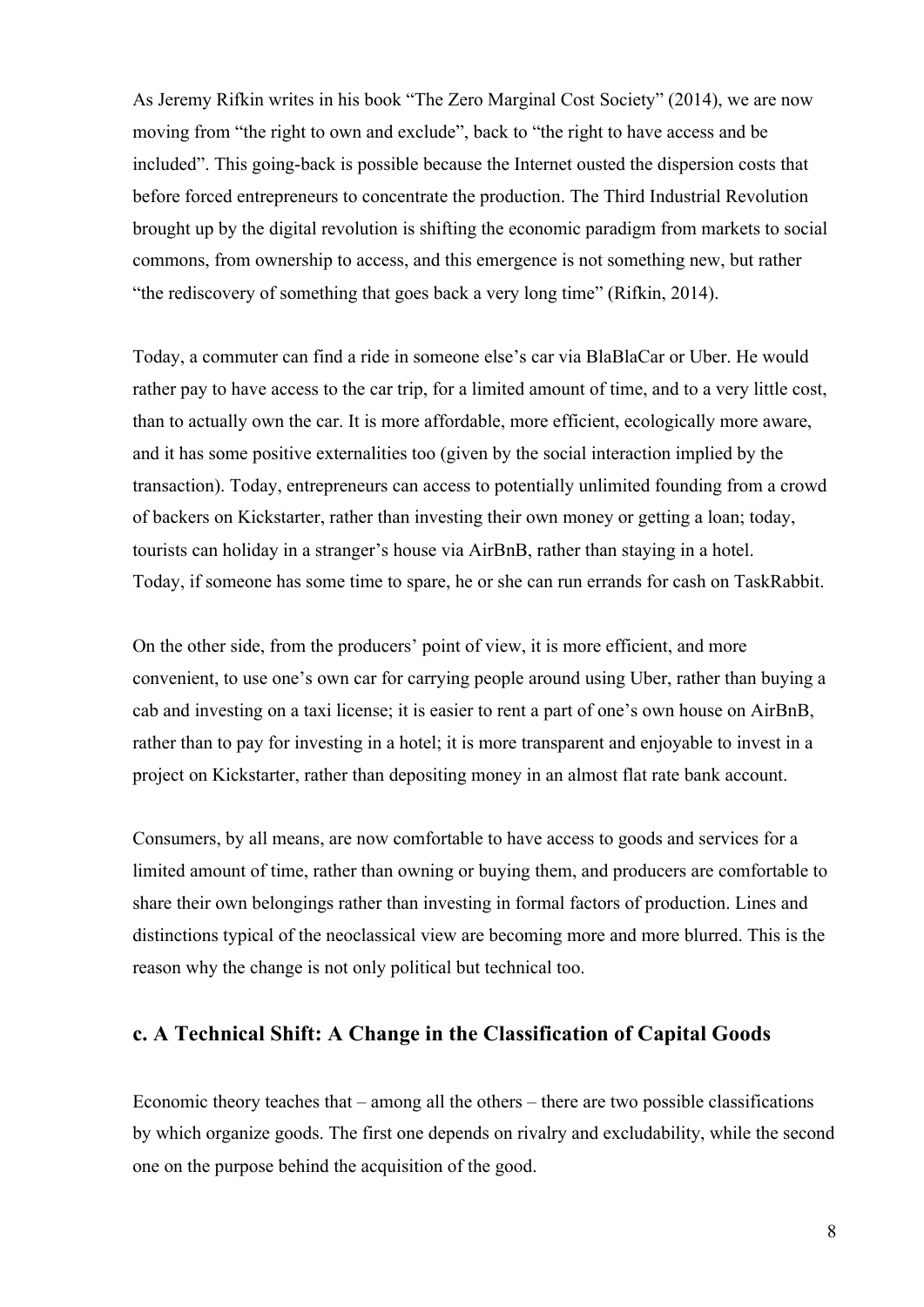Following the first classification, goods can be either private, public or club (Cornes and Sandler, 1986). Private goods are rival (their consumption by one individual prevents another individual from consuming it) and excludable (it is possible to prevent consumers who have not paid for it from having access to it), whereas public goods are non-rival and nonexcludable. Club goods, finally, are excludable and non-rival, but only until reaching a point where congestion occurs.

The second classification instead, divides goods into two categories: capital goods and consumption goods. The first group comprises all the durable goods which are used in the production process. The consumption goods, on the other hand, following the official OECD definition, are those goods which are used "for the direct satisfaction of individual needs or wants".

Capital goods cannot be public: public goods are not excludable, and this means that they are prone to free-riding. It is not a coincidence that public goods have to be produced by the whole community, in order to avoid a market failure (Baumol, 1952).

Academically, almost every capital asset is regarded as private; capital goods which are also club goods are approximately always services. The peer-to-peer economy is challenging this point of view. A lot of capital goods traditionally considered private are actually becoming club goods: cars and houses are the most prominent examples.

The crux of the matter is that rivalry can be regarded as a continuum, and not as a binary category (Leach, 2004): A house can be shared, since it's comprised of different rooms; a car can be shared, since it always has, at least, two seats.

The shift is evident: A consumption good can become a capital good and vice versa, and that is because its owner may not actually be using it all the time.

And this is happing now because, for the first time in history, we have access to a whole new level of information.

## **3. Nomenclature**

#### **a. Definition and Scope**

The rise of this new economic model, ignited by the digital revolution and the advent of the Internet of Things, is often called the birth of either the "new economy" (DeLong and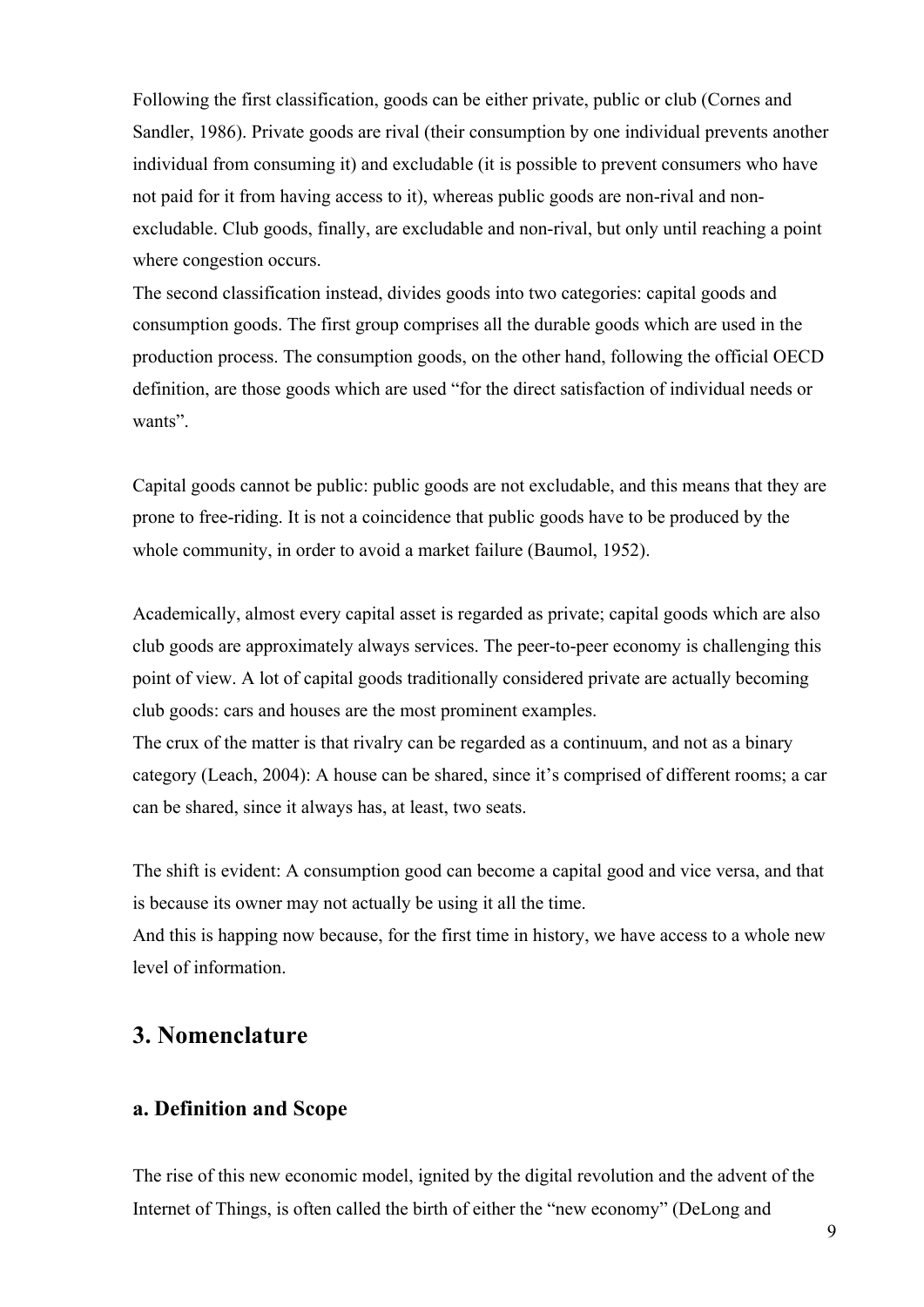Summers, 2001), the "sharing economy" (Lessig, 2008; A. Sacks, 2011; Belk, 2010; D. Sacks, 2014; Zervas et al., 2015), the "collaborative consumption" (Felson and Spaeth, 1978; Algar, 2007; Botsman and Rogers, 2010; Belk, 2014), the "peer-to-peer economy" (Rodrigues and Druschel, 2010), the "gig economy" (e.g. Kreider, 2015), the "disaggregated economy" (Rauch and Schleicher, 2015), or the "access economy" (Bardhi and Eckhardt, 2012; Denning, 2014; Sacks, 2014).

The most encompassing characterizations of the phenomenon are arguably given by Hamari et al. (2015) and by Botsman (2013). The first regards the sharing economy as a "peer-to-peer based activity of obtaining, giving, or sharing the access to goods and services, coordinated through community-based online services". The second broadly defines the pattern as an "economic model based on sharing, swapping, trading or renting products and services, enabling access over ownership". Finally, a third classification worth mentioning is the notion of "market-mediated access," given by Bardhi and Eckhardt (2012).

There is a great variety of terminology, and above all an utter lack of agreement on the scope, the classification and the taxonomy of the phenomenon. This leads to a difficulty in defining it, largely due to the wide definitions that such a nomenclature offers (Hamari et al., 2015): Rauch and Schleicher (2015) say that "crafting a precise definition remains problematic", while a draft opinion by the European Commission for Economic Policy, reported by Brighenti (2015), even states that "given its innovative and dynamic nature, the concept cannot be ultimately defined". The rapporteur suggests a for-profit/non-profit division, but shortly after states that while "the profit/non-profit divide does help in reading SE [sharing economy] initiatives," "it is not sufficient to draw the line between different forms of SE." The criterion that the Commission suggests is then "a distinction made between SE initiatives that create and ossify a distinction between the various typologies of users (consumer-users vs. provider-users) and SE initiatives that foster a peer-to-peer approach in which every user can be a provider and consumer at the same time". In this way, however, it is possible to include in this paradigm the pooling and collaborative economies, represented by services like Wikipedia, GitHub, YouTube and even The Pirate Bay. In fact, every model that uses a peerto-peer, technologically web-based, sharing approach, can be regarded as "sharing economy". Rifkin (2014) and McAfee and Brynjolfsson (2012) push the borders even further, including in the economic upheaval of the XXI century also the automation of labor introduced by machines.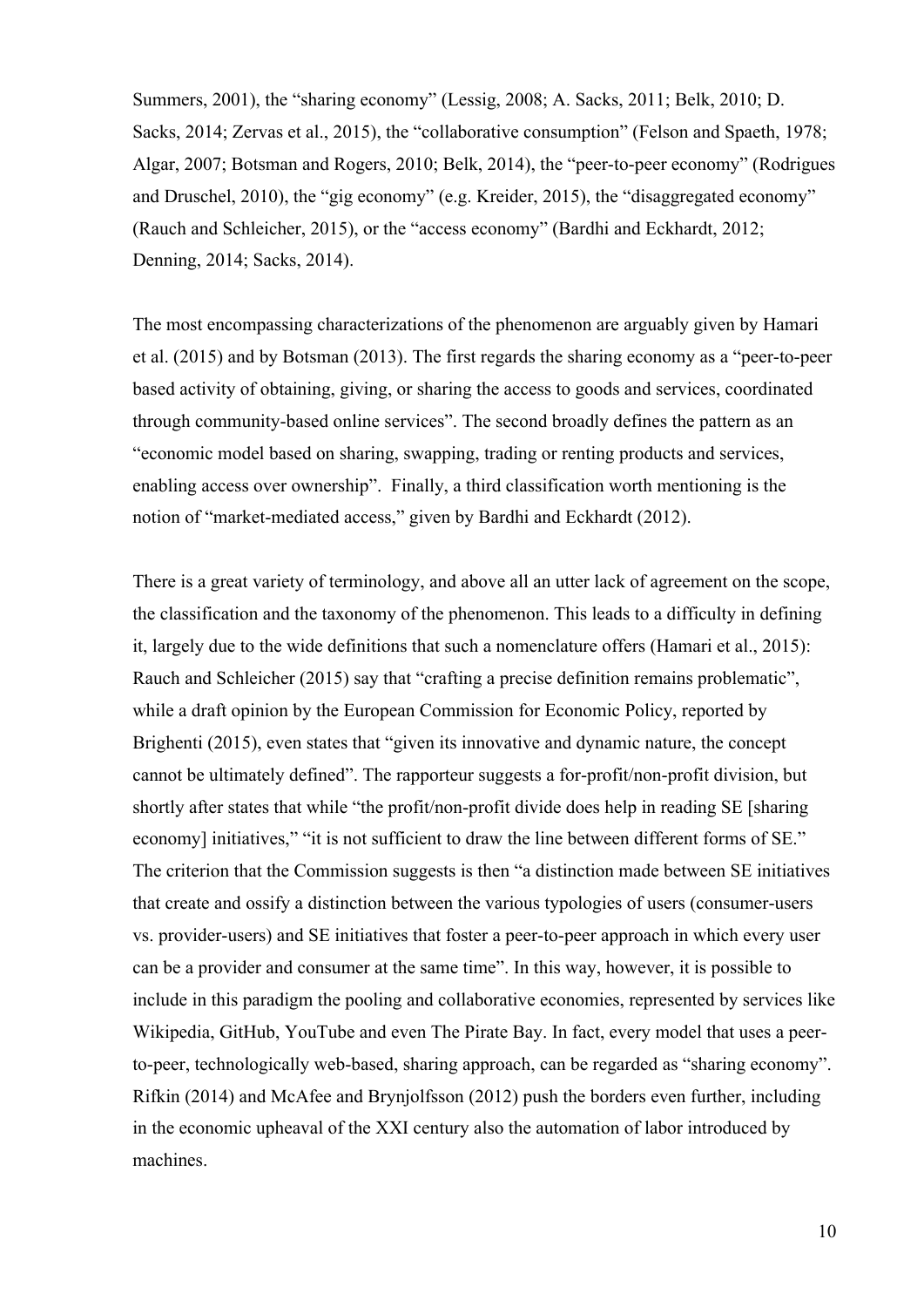The economic analysis of the technology's sudden arrival is of great interest, but it is beyond the scope of this work. Beyond are also those services where there are no monetary transactions, no distinctions between consumers and producers and no market exchanges, such as the open source movement (e.g. GitHub) or collaborative encyclopedias (e.g. Wikipedia), even though for sure these phenomena are incredibly fascinating and remarkable from an economic standpoint (as pointed out, among others, by Benkler, 2002). From a strictly linguistic point of view, therefore, it could actually be possible to speak more of a renting economy, rather than of a sharing economy.

#### **b. Taxonomy**

Botsman (2013) divides the sharing economy into three buckets: first, product-service systems that facilitate the sharing or renting of a product; second, redistribution markets, which enable the re-ownership of a product; and third, collaborative lifestyles wherein assets and skills can be shared (as summarized by Sacks, 2014). Hamari et al. (2015) draw the distinction looking at the method of exchange: in the first group, there is access over ownership, whereas the second is characterized by an actual transfer of the ownership through swapping, donating or purchasing second-hand goods.

Schor (2014) shapes the distinction following two dimensions: the platforms' market structure (peer-to-peer vs. business-to-peer) and market orientation (for-profit vs. non-profit).

Following this classification while looking at the market structure of the sharing platforms, Rauch and Schleicher (2015) call the two categories that emerge asset hubs and peer-to-peer networks. The essence of asset hubs (or B2P, following Schor, 2014) is micro-rental: There is a singe "hub" entity selling assets that it directly owns, not necessarily for profit. In this category fall municipally-provided bike sharing, as well as traditional businesses like Netflix, whereby consumers can access a whole catalog of movies paying a periodical fee, or ZipCar, a car-rental service which gives you the possibility to rent a car for few hours. It is questionable whether these firms are actually true sharing companies: even Apple, the world's most capitalized company to date, on September 2015 introduced an "access program" for its iPhone products. In fact, the asset-hub paradigm merely modernizes a traditional business model; what makes it different is the degree of disaggregation now possible (Rauch and Schleicher, 2015). Still, the core idea is not a game changer.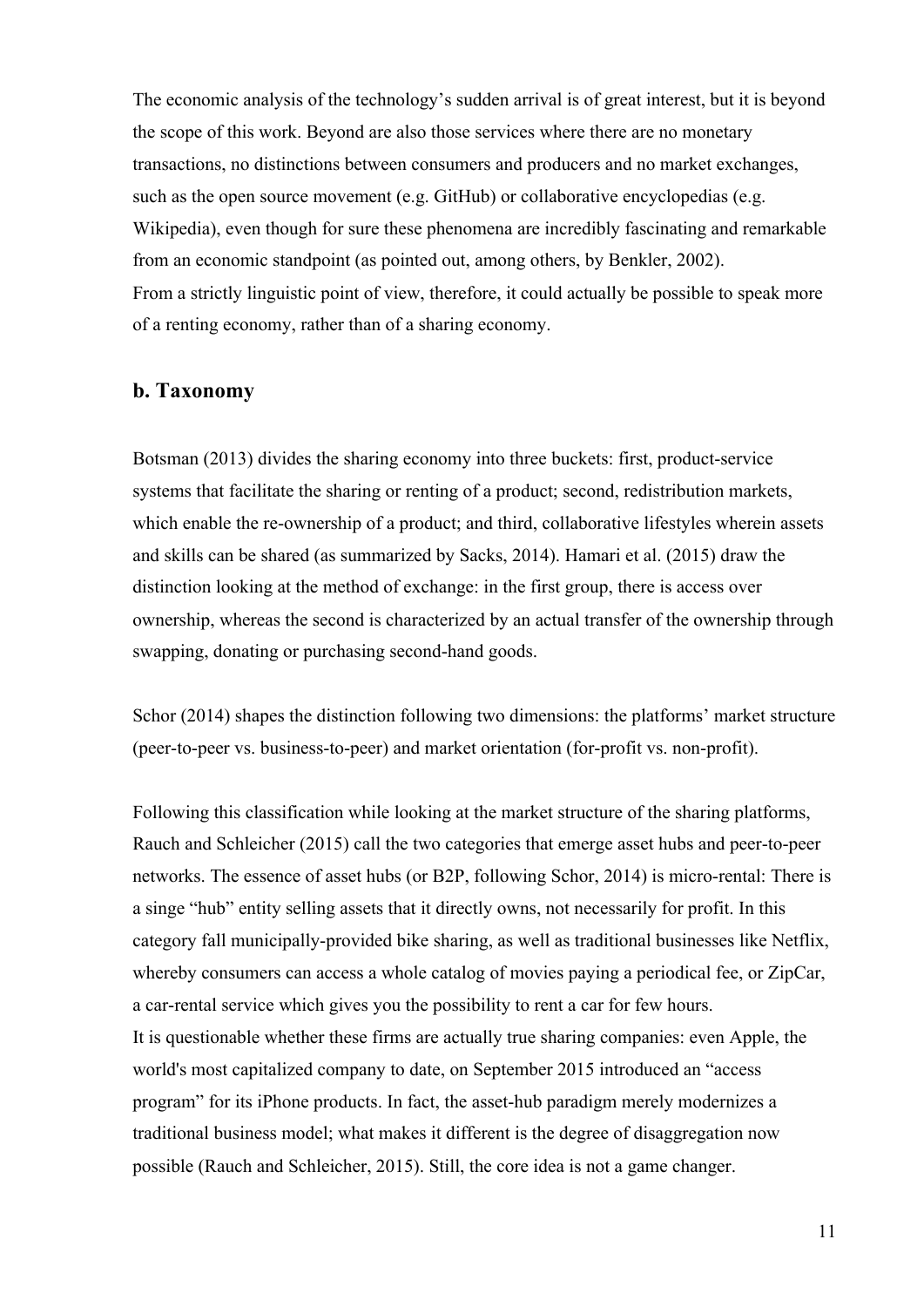On the other hand, the second category – peer-to-peer networks (P2P) – connects many would-be sellers with many would-be buyers, embodying the true nature of the sharing economy: disaggregated consumption on a dispersed and decentralized level.

The distinction between P2P services and B2B ones is important. Since P2P platforms' business model hinges on fees, these services seek the maximization of trades: more transactions, more exchanges, more commissions. In contrast, B2P firms often struggle to maximize revenue per transaction. This is the reason why businesses like Uber are still trying to keep prices as closer as possible to marginal costs, in order to increase volumes, whereas ZipCar-like firms' utility functions revolve around the maximization of the price markup.

Also the market orientation of these services is of particular significance. Provided that the paradigm of interest is the one where there is a clear distinction between different typologies of users, in the sense that the boundaries between consumers and producers are clear-cut defined, it is possible to draw a distinction between for-profit and non-profit sharing firms. Following Hamal et al. (2015), the first group can be referred to as "collaborative consumption" – though others have used this term with an entirely different meaning (e.g. Felson and Speath, 1978), or in a much broader sense (as does Belk, 2014, that takes into account also transactions characterized by non-monetary compensations) –, while following Schor (2014) the second one can be called "peer-to-peer economy" (P2P) – although others have called it "gig economy" (e.g. Kreider, 2015), or used the same term in a broader sense (e.g. Rauch and Schleicher, 2015).

Collaborative consumption (CC) is based on asset re-distribution. Existing assets are reassigned to meet demand peaks: supply and demand match organically, via online platforms (Brusson, 2013). The most evident and prominent example is the car. Cars are the ultimate expensive underutilized commodity: in North America and Western Union it is in use 8% of the time (Sacks, 2011). Users shares their belongings, like cars, or even rooms of their own houses, because it makes a great deal in terms of practical and economic sense for the consumer (Belk, 2014). CC smoothes asset costs, implies less waste and ecological sustainability, and has positive externalities given by the enjoyment of the activity (Sacks, 2011; Hamari et al. 2015).

The P2P economy, on the other hand, is a decentralized model whereby "people coordinate acquisition and distribution of a resource for a fee" (Botsman and Rogers, 2010). It is a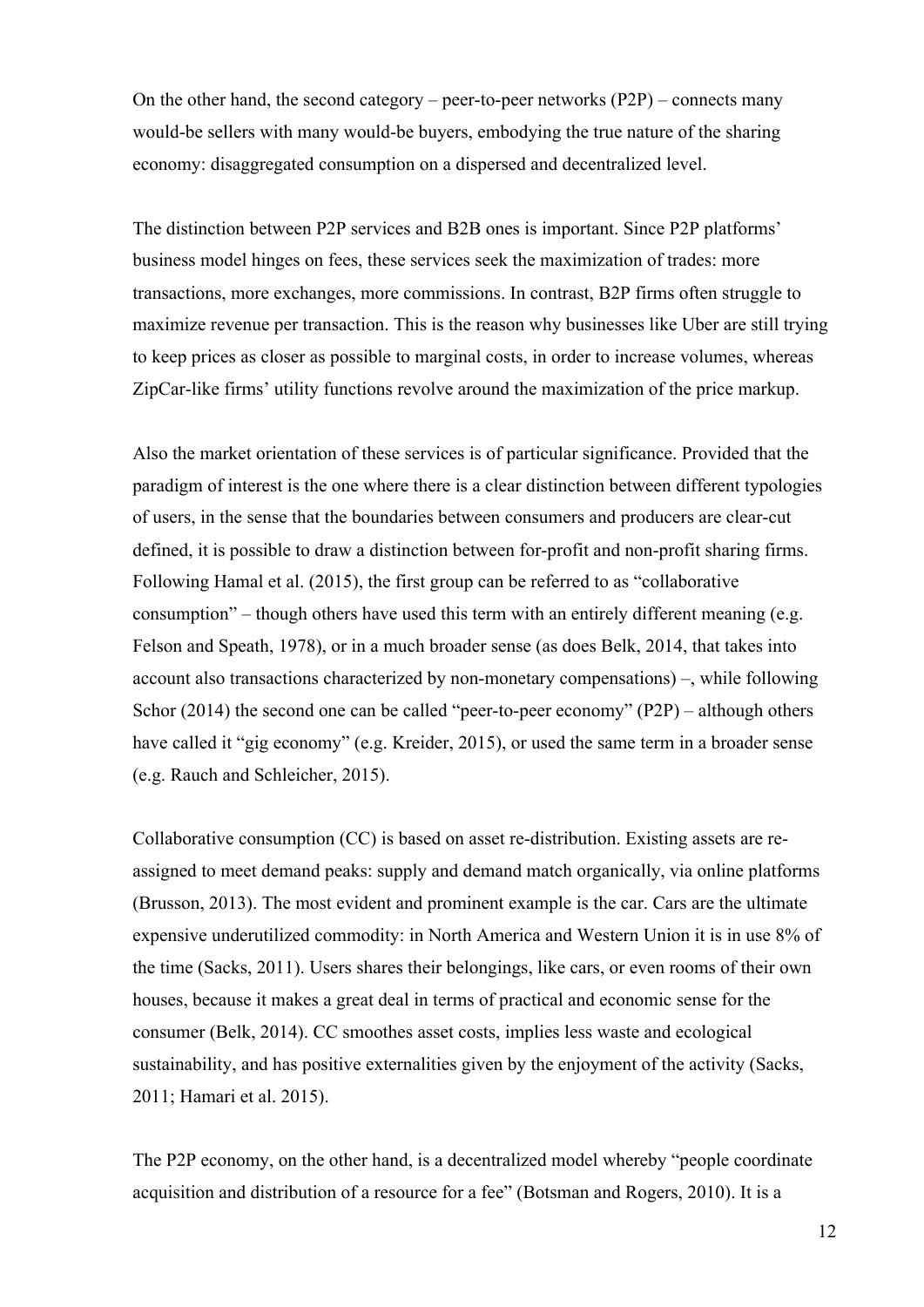branch of the sharing economy, although it must be noted how "sharing" is arguably a misnomer: these firms hardly share anything, and even users are mostly motivated by an economic gain (Hamari et al. 2015). The coordination exists thanks to the Internet and is decentralized in the sense that producers are not agglomerated; this leads to the conditions that can make perfect competition possible, as discussed above following Chang (2010). P2P can be regarded, then, as a middle ground between usual hotels and non-monetary travel exchanges like CouchSurfing, between usual taxi services and hitchhiking. The pioneers of this paradigm are AirBnB and Uber.

This market orientation divide is crucial, since it defines the strategies, goals and utility functions of these platforms, as well as of their management and owners. For-profit platforms seek revenue and asset maximization, particularly promoting more rapid expansion and sometimes engaging in anti-competitive behavior. By contrast, non-profit sharing initiatives aim to serve needs, at a community scale, without being eager to scale or grow. (Schor, 2014)

## **4. The P2P Economy Pricing Models**

#### **a. Pricing Models: Organic, Artificial**

As Chang (2010) noted, eBay is a perfect marketplace, where the high demand and the vast supply, both dispersed, assure the conditions of perfect competition. Following this idea, almost every peer-to-peer, multi-sided marketplace allows users to set their own prices. When consumers decide to share their house on AirBnB, the platform allows them to set the rate at which they want to be paid for the service. This "organic", decentralized pricing model – in theory – establishes the basis for traditionally reaching the equilibrium of demand and supply: Hosts adjust the price, based on the marginal cost they face, until the demand, based on the marginal utility of consumers, matches their supply.

Unfortunately, this model in a real-world case scenario is far from being perfect (Chawla, 2014c): Producers, in such a peer-to-peer context, are almost always amateurs, and they have neither the preparation nor the expertise to estimate the factors that can affect prices. This mismatch between perfect-pricing and actual-pricing is given by human biases (Gurley, 2014), as well as by the lack of information. For example, it is rather typical that a host on AirBnB charges the same rate all over the year, whereas hotels usually try to discriminate prices based on seasonal demand peaks (Phlips, 1983). This behavior could lead to a supply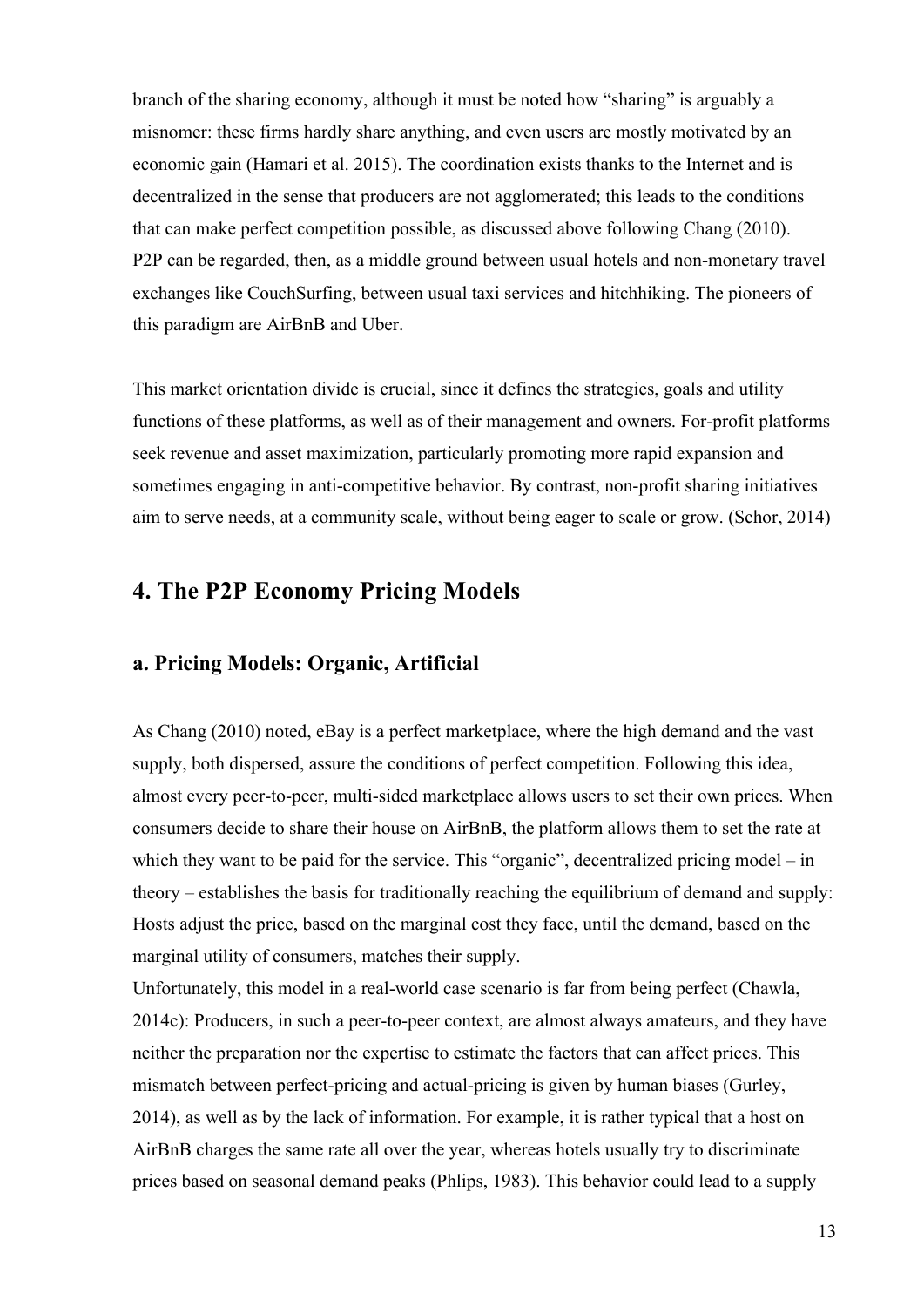gap: third-degree discrimination programs may expand the market to those consumers that might not buy otherwise (Hall and Lieberman, 2005).

There are some startups, on the other hand, that centralize the price that their users charge. Among them, there is Uber, which unilaterally sets its drivers' fares.

This "artificial", centralized pricing model could seem odd, even unfair since Uber's drivers are not employees: The decentralized peer-to-peer nature of drivers should match a decentralized pricing model, but Uber chose not to go after such a path. They are actually pushing the concept of outsourcing to its limit.

The firm provides a service that have little to no variation in terms of quality, which is easily measurable and observable due to the consumers' GPS data. It is very easy, then, to come up with a general price – imposed to every driver –, which can compete on a broader market. Such a strategy is actually very traditional, and in case of monopoly could lead to loss of efficiency. In this very moment, however, the competition among ride-sharing platforms is very tough, thus ensuring a price almost equal to the marginal cost (Goldman and Liu, 2014; Hall et al., 2015).

Quite shortly after releasing its service, Uber realized that on some specific timeframes (e.g. 1 a.m. of Saturday or New Year's Eve) there was a peak of unfulfilled requests: Users logged into the Uber's mobile application, requested a ride, but they were never served because of the lack of drivers on the road (Gurley, 2014). This supply-gap problem is something which affects the traditional industry of taxi too: It is not rare that consumers have to wait up to tenfold the average in order to have a cab, and sometimes they cannot even get it. Uber came up with developing a third-degree price discrimination algorithm, mimicking the behavior of the airlines business. This dynamic pricing model is called "surge pricing", and it consists of increasing the price of the ride when a peak of demand occurs. Surge pricing is a direct function of the supply-demand model: When available drivers are scarce relative to the number of Uber requests by potential passengers, Uber begins to raise a coefficient that multiplies the standard fare, in order to derive the a "surged" price. In this way, it shifts the curves and equilibrates supply and demand. Marginally raising the price, the marginal driver will then see that the new price (his/her marginal utility) correctly matches his/her marginal cost, thus increasing the available pool (Quirk, 2014). By all means, the company analyzes the requests of rides in real time, so it can dispatch an appropriate number of cars on the road. As noted by Isaac (2014), Uber achieves what Stephen Wood (1989) calls pay flexibility, that is the "firm's ability to adjust labor costs, particularly pay, to changing market conditions".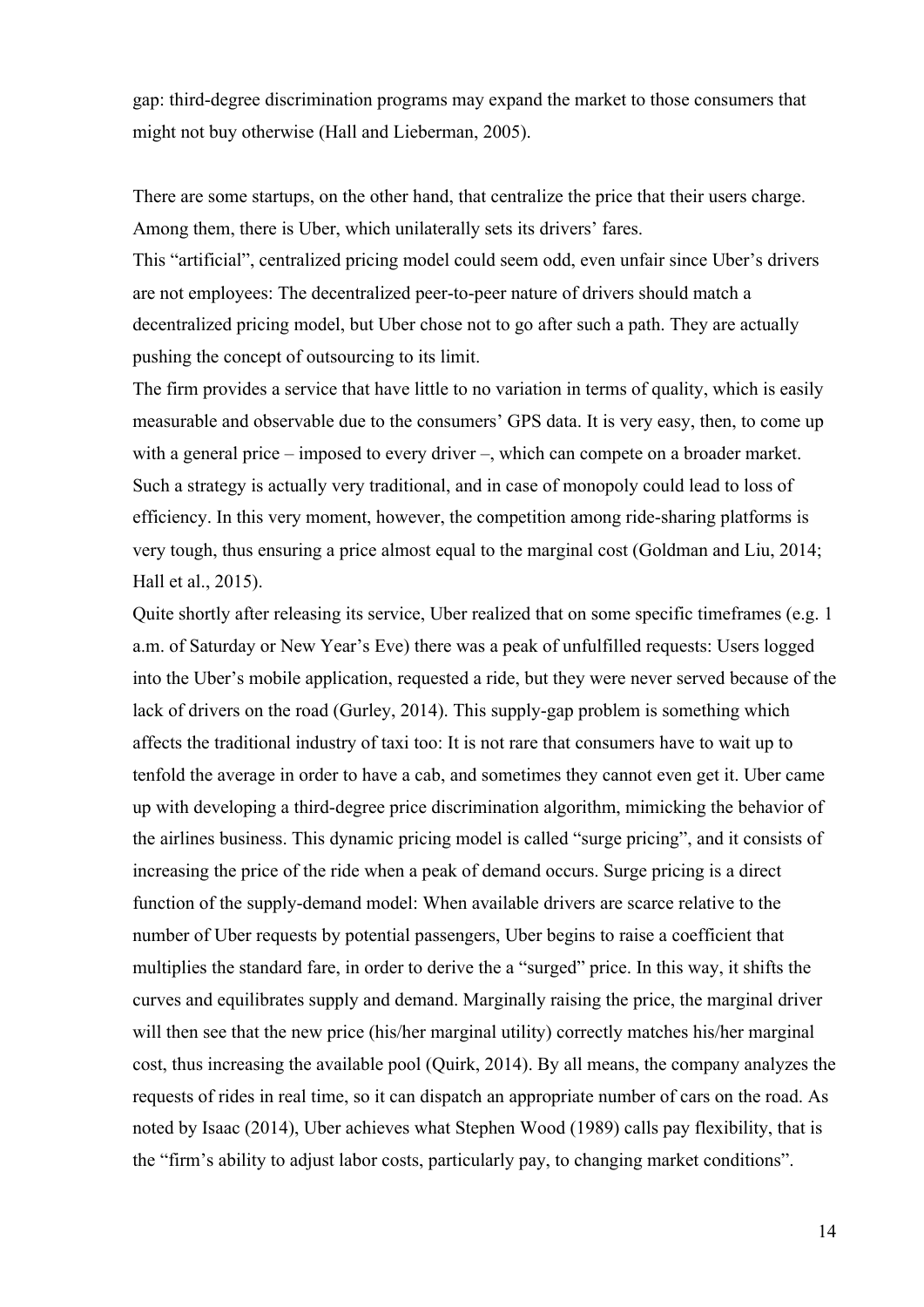Uber's co-founder and CEO Travis Kalanick commented this feature saying: "We are not setting the price. The market is setting the price. We have algorithms to determine what that market is" (Wohlsen, 2013).

#### **b. Effects on the Efficiency**

These two pricing models – the first, decentralized, which can be labelled as "organic", and the second, centralized and dynamically adjusted, which can be identified as "artificial" – are the two possible choices of the peer-to-peer economy firms. It can be questioned whether there is one which is better than the other. Indeed, the organic model may lead to a supply gap, but introducing a price discrimination both expands the supply and shrinks the demand. The question is then whether the latter effect is strong enough to offset the gains in efficiency of the former: Does the discrimination increase or decrease the general welfare?

Varian (1983) gives some necessary and sufficient conditions for third-degree price discrimination to increase welfare. A necessary condition is that the total level of output increases as a result of the discrimination, while a sufficient condition is that the profitability of the output after discrimination exceeds the profitability of the output before discrimination, evaluated at the new prices. Hall et al. (2015), carried out a natural experiment by exploiting a technical glitch in the Uber's algorithm, which caused a surge outage on NY during a period of peak demand. "Completion rates fell dramatically and wait times increased, causing a failure of the system from an economic efficiency perspective". On the other hand, "using prices to signal to riders that rides are scarce and inducing driver-partners to forgo other activities [closed] the gap between supply and demand and [led] to improved outcomes for both riders (as a whole) and drivers-partners". In short, Hall et al. (2015) demonstrated that Uber price-discrimination abides the Varian conditions, leading to an increase of general welfare. They also demonstrated that demand and supply curves in such an environment are incredibly elastic.

Other studies, for example, Goldman and Liu (2014) established that Uber is also more efficient and cheaper than the traditional taxi business, both for the price and for the quality of the service, defined as the average time of arrival of the car.

Given these results, and following Chawla (2014c), it is evident that AirBnB-like startups should embrace the third-degree price discrimination of Uber.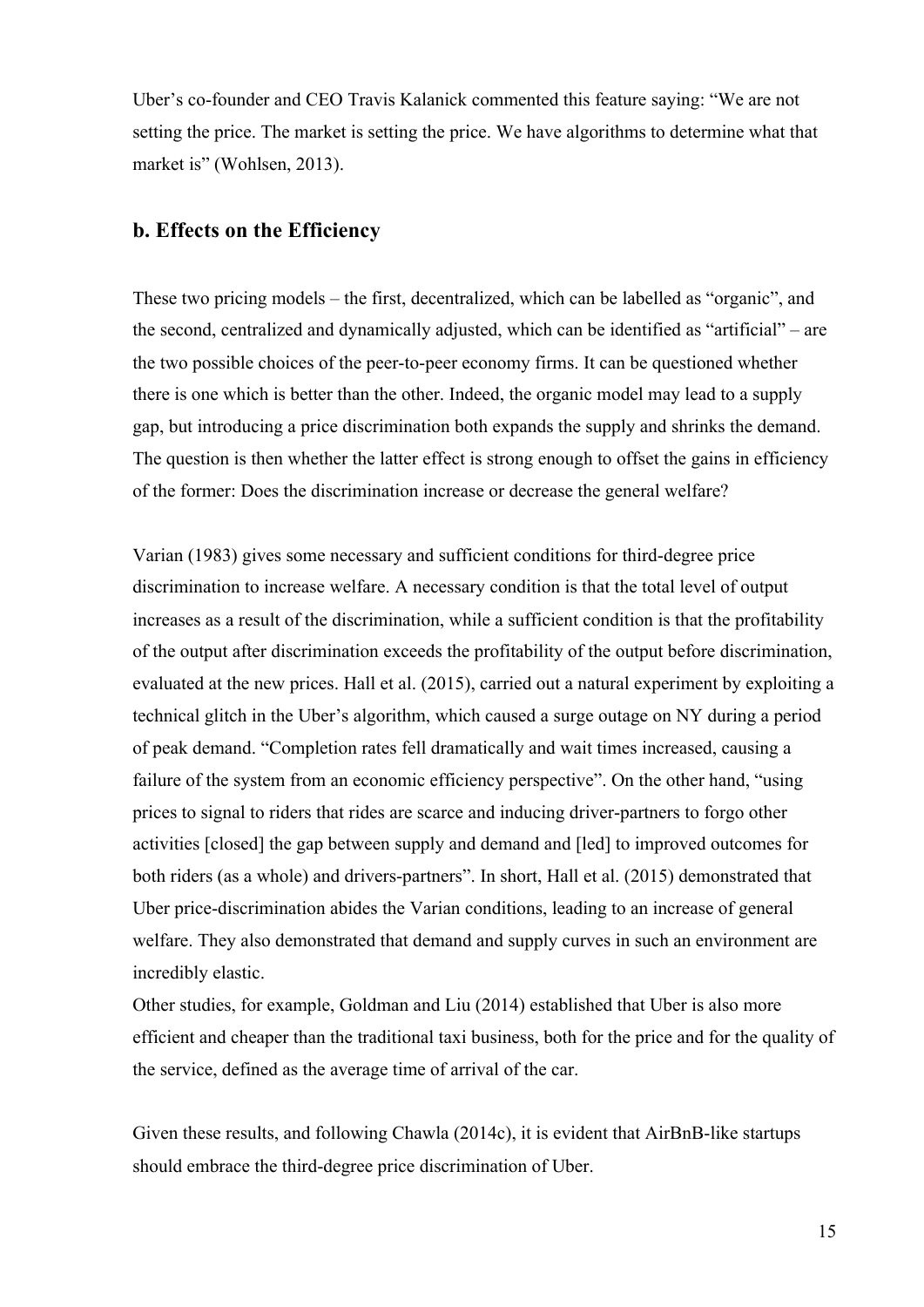Indeed, small business owners and amateurs rarely have access to the sophisticated algorithms and data needed to adapt pricing on the fly, according to customer's habits. But P2P platforms actually do: Given the incredible amount of data that these platforms store, and their outstanding computational power, sharing-alike firms are potentially able to suggest the best price that users should charge, based on comparable goods in local markets and on general demand fluctuations.

However, it must be remarked how the positive outcome of price discrimination in the ridesharing market is ensured by the tight competition between the P2P platforms, specifically between Uber, Lyft, Sidecar and taxis themselves (Goldman and Liu, 2014). If Uber becomes the only P2P firm matching drivers and customers, it will certainly adopt a monopoly pricing strategy when selling rides to consumers and buying rides from drivers: These rates would be far from the efficient ones. From an efficiency standpoint, thus, the best solution should be a mere suggestion by the P2P platform of the optimal price, leaving the final choice to the producer-user.

## **5. Effects**

There are at least three more ways whereby the sharing economy could affect the economic system, in addition to pricing models' consequences.

The first one looks at the possible breakdown of the status quo: Does the introduction of a new peer-to-peer form of supplying a service have a negative impact on the performances of the traditional businesses? Is it possible to refer to this effect as "market cannibalization", or, on the contrary, the final net effect is actually positive, in a sense that there is an increase in the total output of the industry?

The second one regards the sharing economy ecological impact: Does this phenomenon do have a real effect on hyper-consumption and thus on the stigmatization of squandering, and, in the case of an affirmative answer, to which extent? In a sense, the question is whether the actions of these firms imply some positive externalities, which have to be accounted for when estimating the overall impact of the sharing economy on general welfare.

The third way is given by the fact that P2P firms create and serve two-sided markets since their users include both market-buyers and market-sellers (Rauch and Schleicher, 2015): Does this affect the general welfare?

#### **a. Market Cannibalization**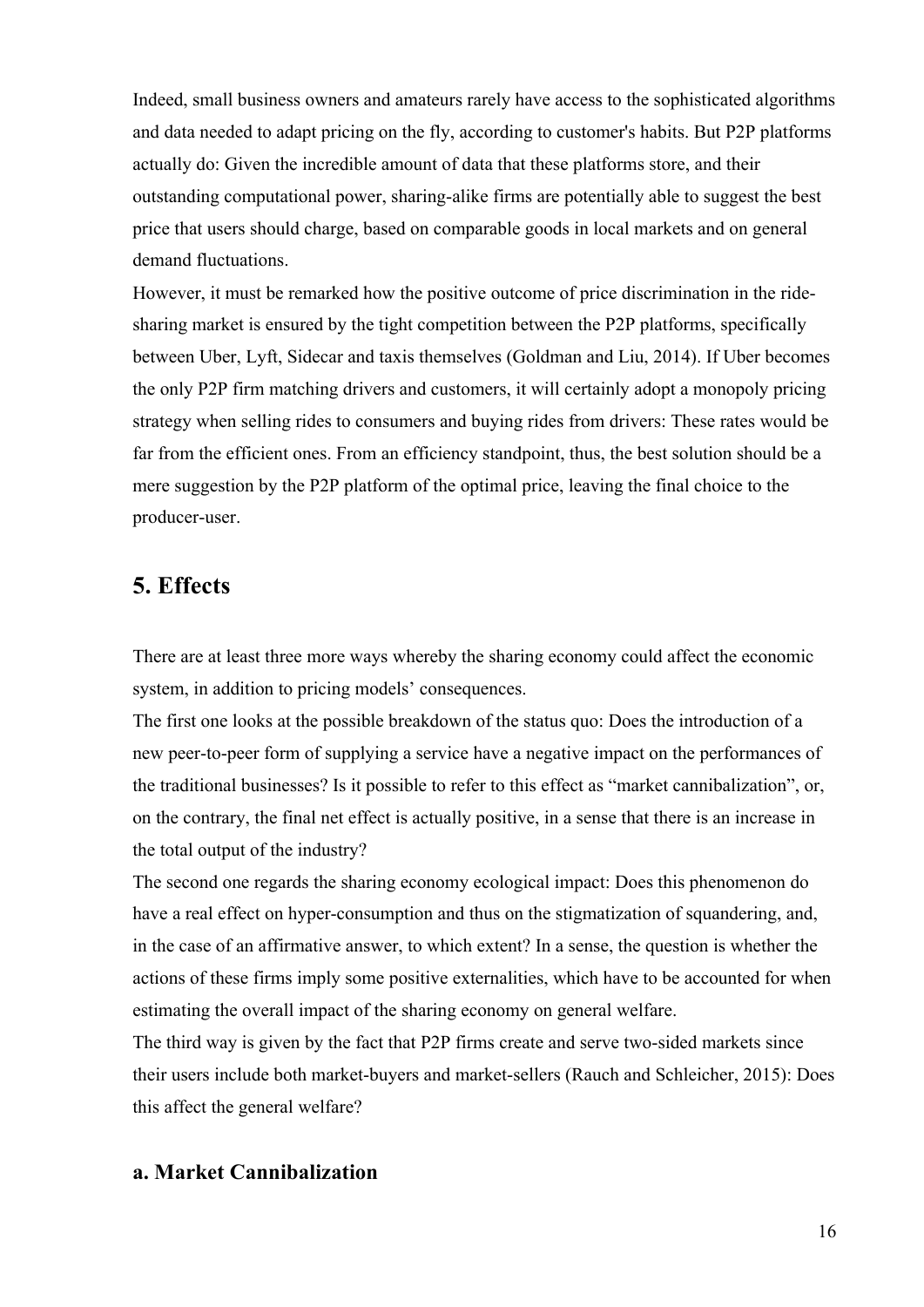Zervas et al. (2015) studied the consequences that an online platform has when lowering the barrier to entry for suppliers, by performing an empirical analysis of the impact of AirBnB on the hotel industry. Using a difference-in-difference empirical strategy, they found that, in Texas, "each additional 10% increase in the size of the AirBnB market resulted in a 0.37% decrease in hotel room revenue." Given that in the past few years the AirBnB inventory has grown exponentially, the study estimated a "revenue impact of over 8-10% for the most vulnerable hotels." The negative effect on local hotel room revenue is not uniform: Lowerend and independent hotels are the most vulnerable to increased competition coming from AirBnB's users, whose impact on them is disproportionately larger than the impact on chain hotels. Both hotel executives and AirBnB itself tend to argue that the P2P platform targets complementary markets from that targeted by hotels. Zervas et al.'s study proved the contrary, suggesting a substitution pattern instead: They provided an "empirical evidence that the sharing economy is significantly changing consumption patterns, as opposed to generating purely incremental economic activity." The hotels' reaction to AirBnB's market entry is a statistically significant decrease in hotel room prices: this means that from AirBnB benefit not only the participants in the sharing economy but all the consumers of the market. AirBnB's entry aftermaths have adverse effects thus: from the traditional suppliers' standpoint, it heavily shrinks their revenues, affecting the whole industry. However, consumer benefit from lower prices and increased competition in the accommodation industry, and hosts on the platform derive an incremental income by sharing their private assets. Moreover, if the net effect is positive and the new total output is greater after AirBnB introduction, the whole economy of the cities could benefit from it, too: guests could spend more and stay longer (since they spend less on the accommodation), as independent studies commissioned by AirBnB suggested. More broadly, an increased travel and tourism outlay could even produce new jobs (Zervas et al., 2015). Unfortunately, the overall effect is hard to measure, and quantifying the net impact of P2P platforms comparing the benefits against the relative costs remains a topic worth investigating.

Derviş (2015) states that these P2P platforms create more jobs than they destroy. In a sense, they allow to reach a Kaldor-Hicks improvement: those that are made better off (the platform, the customers, and new part-time self-entrepreneurs), in fact, could hypothetically compensate those that are made worse off and lead (abstractly) to a Pareto-improving outcome. Nonetheless, there are still losers, a real problem that should be addressed.

#### **b. Waste Stigmatization and Ecological Impact**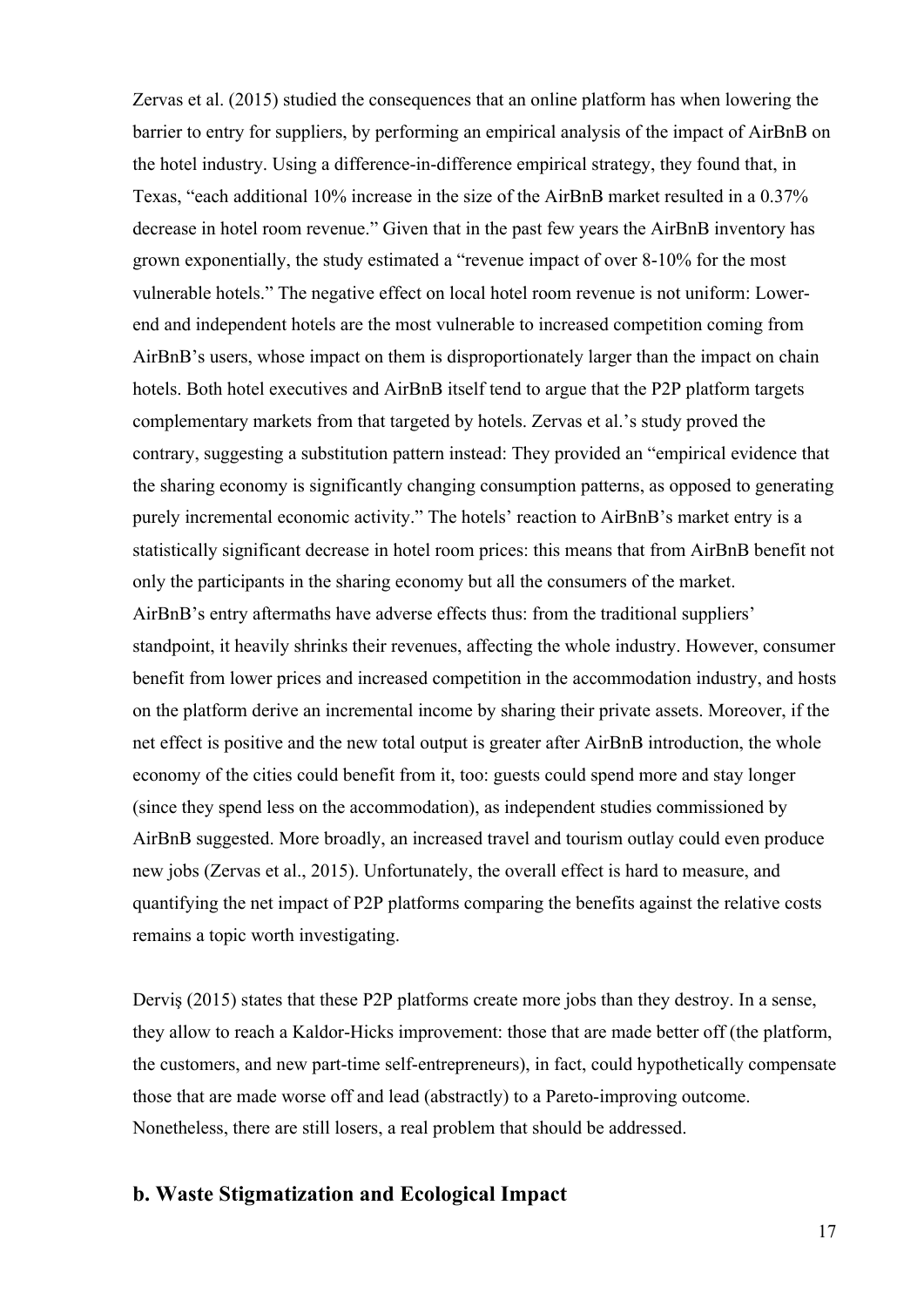Collaborative Consumption, Peer-to-Peer networks, and Asset-Hubs differ in many respects, but all of them radically absorb idle capacity. In sum, "the sharing economy means good, and people can be employed more intensively than before, making already-existing products and service providers more valuable" (Rauch and Schleicher, 2015). In any case, secondary markets reduce demand for new goods.

However, despite the logicality of this argument, there are almost no comprehensive studies regarding the sharing economy ecological impact (Schor, 2014). The greatest exception is carsharing, a topic explored by copious analyzes.

A report by the U.S. Federal Transit Administration (led by Millard-Ball et al., 2005) pointed out how car-sharing both improve and reduce travel in a positive way: Car-sharing converts fixed costs into usage fees, so that costs are directly proportional to the amount that members drive, providing a strong financial incentive to drive less. At the same time, some car-sharing members who did not previously own a car will now use the service to make new vehicle trips, since they do not have to face the fixed costs related to the purchase of a car. Both are a benefit in terms of efficiency, since car-sharing is preventing squandering and ecological drawbacks for some, while improving mobility for others.

A study by Schure et al. (2012) acknowledged the fact that car-sharing can reduce vehicle ownership, but studied its effects when combined with unbundled parking. They found that there are strong synergies to be realized, and the presence of "both car-sharing and unbundled parking in residential developments had a significant impact on vehicle ownership"; in fact, "car-share members had significantly lower levels of vehicle ownership and drive-alone rates than nonmembers did." Ultimately, car-sharing and unbundled parking can help a development succeed with less parking.

Many others studied the impacts of car-sharing services, and everyone confirmed that there is a clear evidence of a net reduction in the vehicle miles traveled and fuel consumption (e.g. Cervero et al. 2007, Martin et al. 2010).

#### **c. Two-sided Markets**

P2P firms create and serve two-sided markets, since their users are both buyers and sellers: They are two sets of agents, which interact through a platform, and the decisions of each set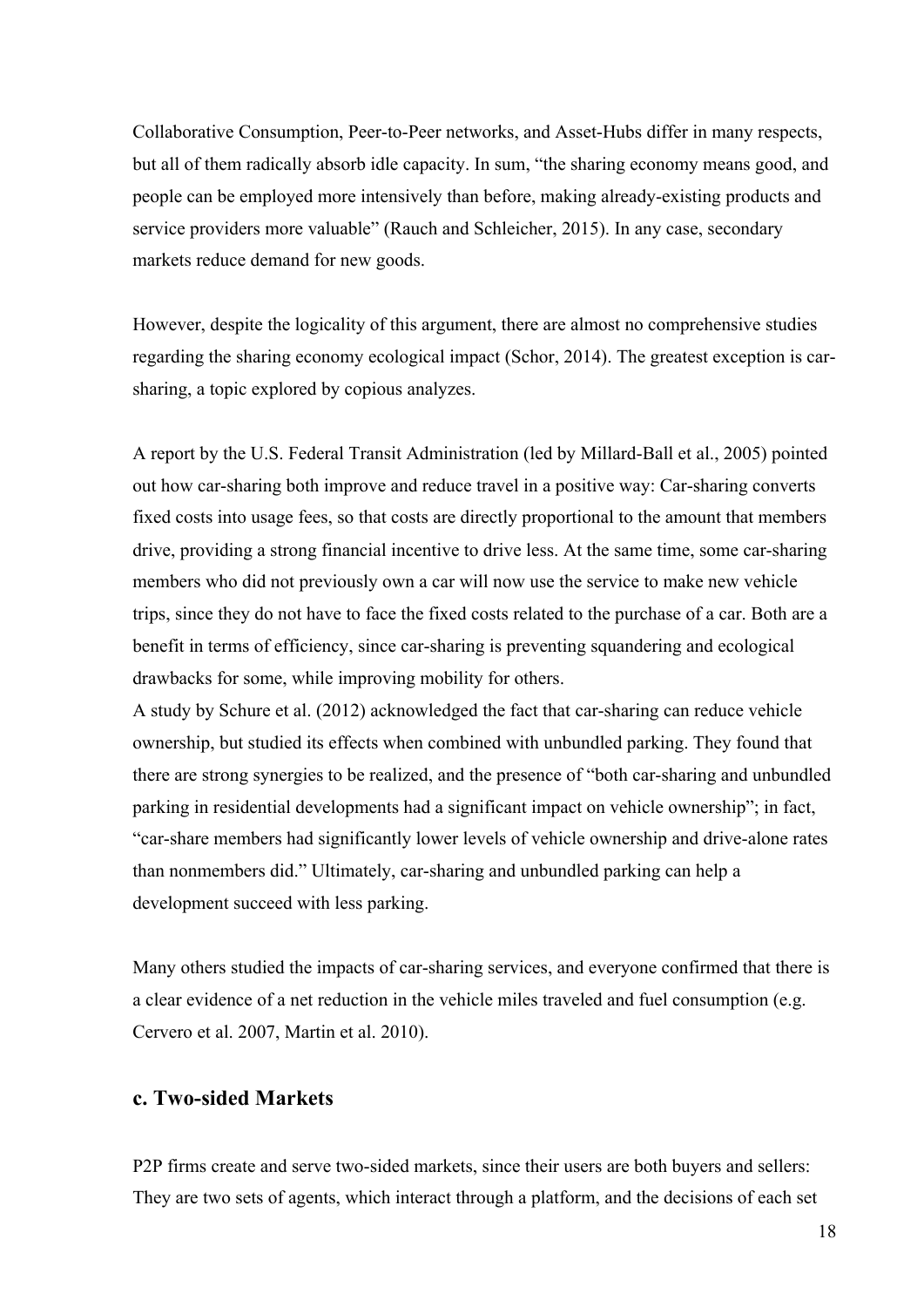affect the outcomes of the other one through an externality. Two-sided platforms range from a game system such as the PlayStation or the Xbox (neither gamers nor game software houses will be interested in the game console if the other party is not) to credit cards (where both consumers and suppliers value each others' participation in the payment system).

In general, two-sided platforms are created to mitigate coordination costs: they tend to arise in situations in which "there are externalities and in which transactions costs, broadly considered, prevent the two sides from solving this externality directly", playing an important role throughout the economy "by minimizing transactions costs between entities that can benefit from getting together" (Evans and Schmalensee, 2007). This characteristic generates, for P2P services, a series of economic insights that play a significant role in strategic decision making and economic policymaking (Rysman, 2009).

Rauch and Schleicher (2015) stated that in the sharing context, this two-sided structure has two peculiarities.

First, it creates a public good: In fact, it produces "useful information whose value the platform itself cannot capture". For instance, the price at which assets are traded on a stock exchange is useful for anyone interested, regardless of their exchange membership status. So, too, AirBnB renal prices are valuable for anyone interested in renting out their flat, notwithstanding their participation to the platform. The result is a "non-rival, non-excludable information that makes the exploitation of resources easier for customers and non-customers". Second, this structure lead sharing economy platforms to have complex economies of scale, whose net result is difficult to ascertain: on one side, due to the vast fixed costs of developing the technological infrastructure and the ridiculous costs of adding new members, there are obvious economies of scale. However, at the same time, there are diseconomies of scale since the entrance of new members increases the difficulty, for participants, to identify high-value matches: With too much offers on the AirBnB's database, it is arduous for customers to find the best one fitting their needs. At the end of the day, the optimal size might be difficult to establish.

## **6. Controversies**

#### **a. Do the Winners Win Just Because of Deregulation?**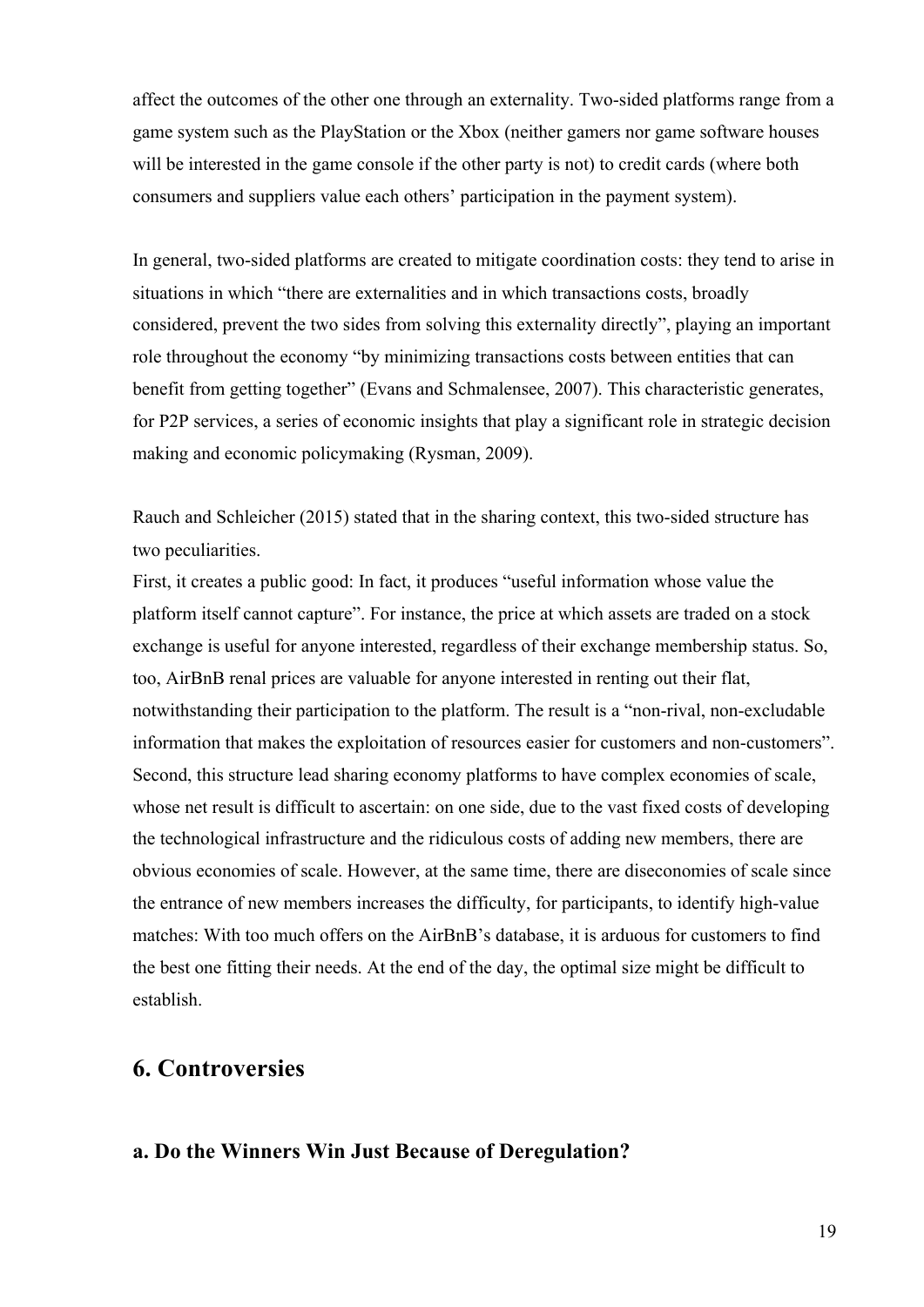The dawn of the sharing firms disrupted the markets in which they entered, and the aftermath is both positive and negative. As argued previously, following Derviş (2015), the final outcome is a Kaldor-Hicks improvement, so that the sum of the gains far outweighs (abstractly) the losses. Nevertheless, there are still losers, most notably the old incumbents, and a real question is whether the new challengers are winning just thanks to unfair competition, in which case local or national authorities should intervene.

Usually, the market in which these firms operate is regulated by state policies that ensure the protection of consumers. For hotels, this goes from a standard, minimum cleanliness that they must abide, to the presence of clear fire escapes. Taxi drivers are required to regularly undergo health and professional tests; employers for manual jobs must comply a set of security rules for their workers. These markets are typically heavily regulated, and most cities control their entry using a license system, and even setting prices (Shaw et al., 1983). On top of this regulation, which can be either tight or tolerant depending on the nature of the service, there is the usual taxation: these businesses might produce not only income tax but also value-added or sales taxes. Most cities and states both tax and regulate hotels and taxis, and the tourists who stay in hotels are usually an important source of tax revenue (Derviş, 2015; Baker, 2014).

Sharing firms disrupt this regulation. From a strictly formal standpoint, they are not the provider of the service, but merely a broker: The duties depend on the producer-users of the two-sided market, who in turn have no incentive to follow them since their output is so little that the probability of being caught is tiny.

At least so far, Uber has made it impossible to collect value-added taxes (Derviş, 2015), and many of AirBnB's customers are not paying the taxes required under the law (Baker, 2014). Uber is currently in disputes over whether its cars meet the safety and insurance requirements imposed on standard taxis. Its drivers did not pay for any kind of license, and especially in Europe this lack is originating furious protests from the incumbent license holders, who are accusing Uber of unfair competition and exploitation (Isaac, 2014).

AirBnB hosts do not face the regular inspections that hotels confront to ensure customers' protection. Cities have zoning restrictions because neighbors living in apartment buildings may want not to be living next door to a hotel, but given the very nature of the P2P service, there is no way that AirBnB's hosts follow this rule (Baker, 2014).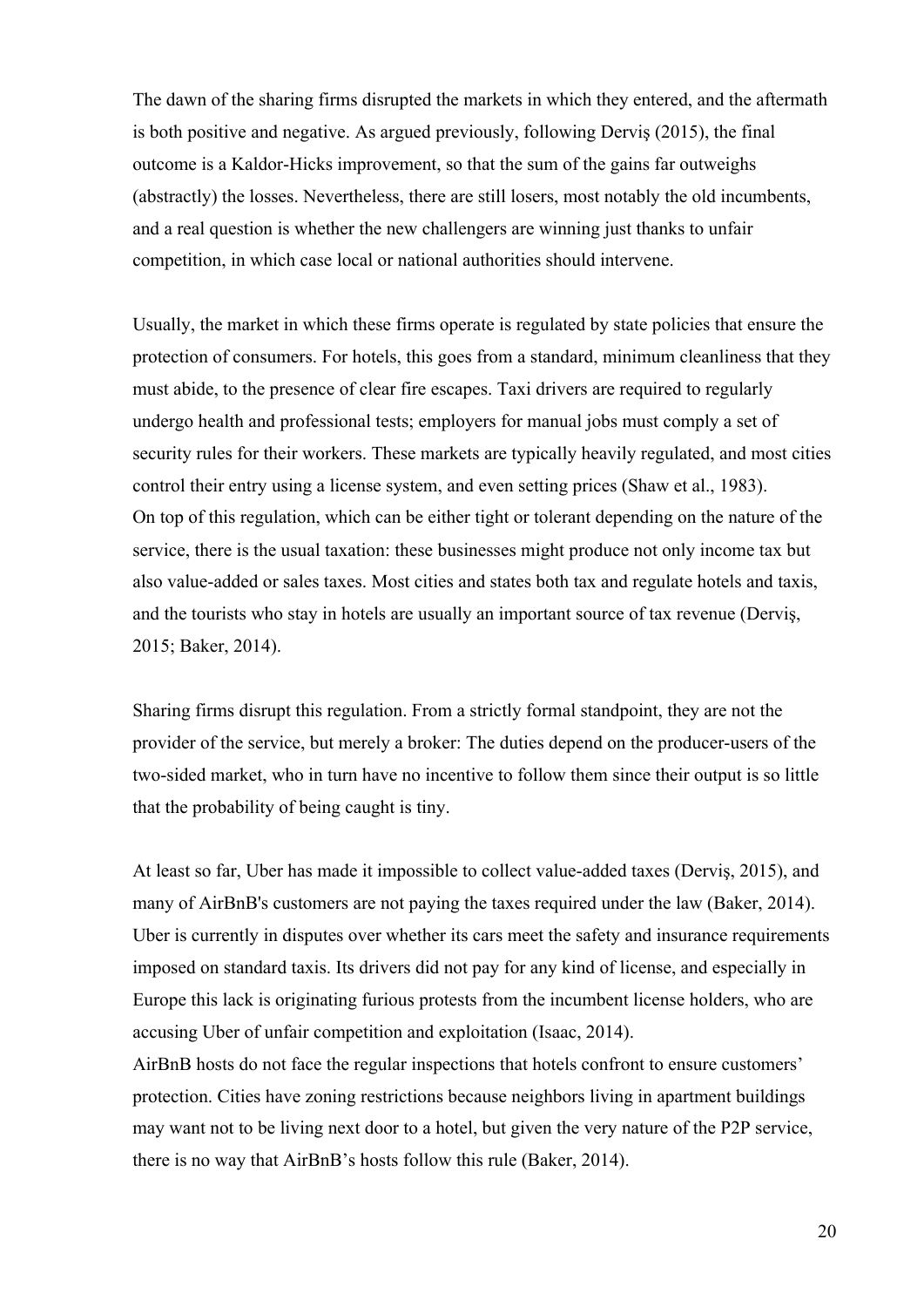Nevertheless, it must be noted that there is still no comprehensive study on the topic; there is no clear-cut proof that for-profit P2P platforms allow the evasion of regulation and taxes, and, strictly speaking, users could regularly pay taxes and abide by local and national regulation. For sure, it is a fact that there is a growing concern from state authorities over the matter.

Analytically, the paradox emerges from an asymmetry of perspectives: When taken individually, users of a sharing platform produce too little output to be treated as a formal business subjected to regulation. At the same time, collectively they are so much relevant that they are able to unsettle the market as a whole. From the point of view of the authorities, then, the P2P platform is substantially (even thought not formally) a collector, a hub. The duties, then, must refer to the platform. On the other side, from the point of view of the sharing firm, its own role is merely of intermediation, and it is not responsible for the behavior of its users.

The interesting and still not completely answered question is then whether this kind of unfair advantages is actually present, and in the case of a positive response, whether its effects on the market competition outweigh the intrinsic positive impacts of the sharing economy outlined before.

There is another interesting question worth doing: Is the current regulation reasonable? Because – albeit it might be that the disrupting force of the sharing economy just comes out from deregulation – it might also be that this is the proof that the system should be changed.

The car-related markets are, again, the most studied ones, in particular the taxi segment. The topic is so vast and complex that it by far goes beyond the scope of this work. Nonetheless, it seems appropriate to call attention to the most important points made so far.

Market regulation exists for a reason: the absence of control over the numbers entering the trade results in a greater number of vehicles operating than the demand justifies, with the result that incomes become depressed (Barrett, 2003). Centrally set prices ensure a minimum wage for drivers, as well as predictability of fares for consumers, and state-backed services guarantee the presence of a service which might be subjected to market failures (Frankena and Pautler, 1984).

However, the liberalization of the market is advocated by the majority of economists (Moore and Balaker, 2006). Licensing induces the development of a secondary market (Kenny and McNutt, 1998), which leads to the separation of taxi licenses from taxi driving and sometimes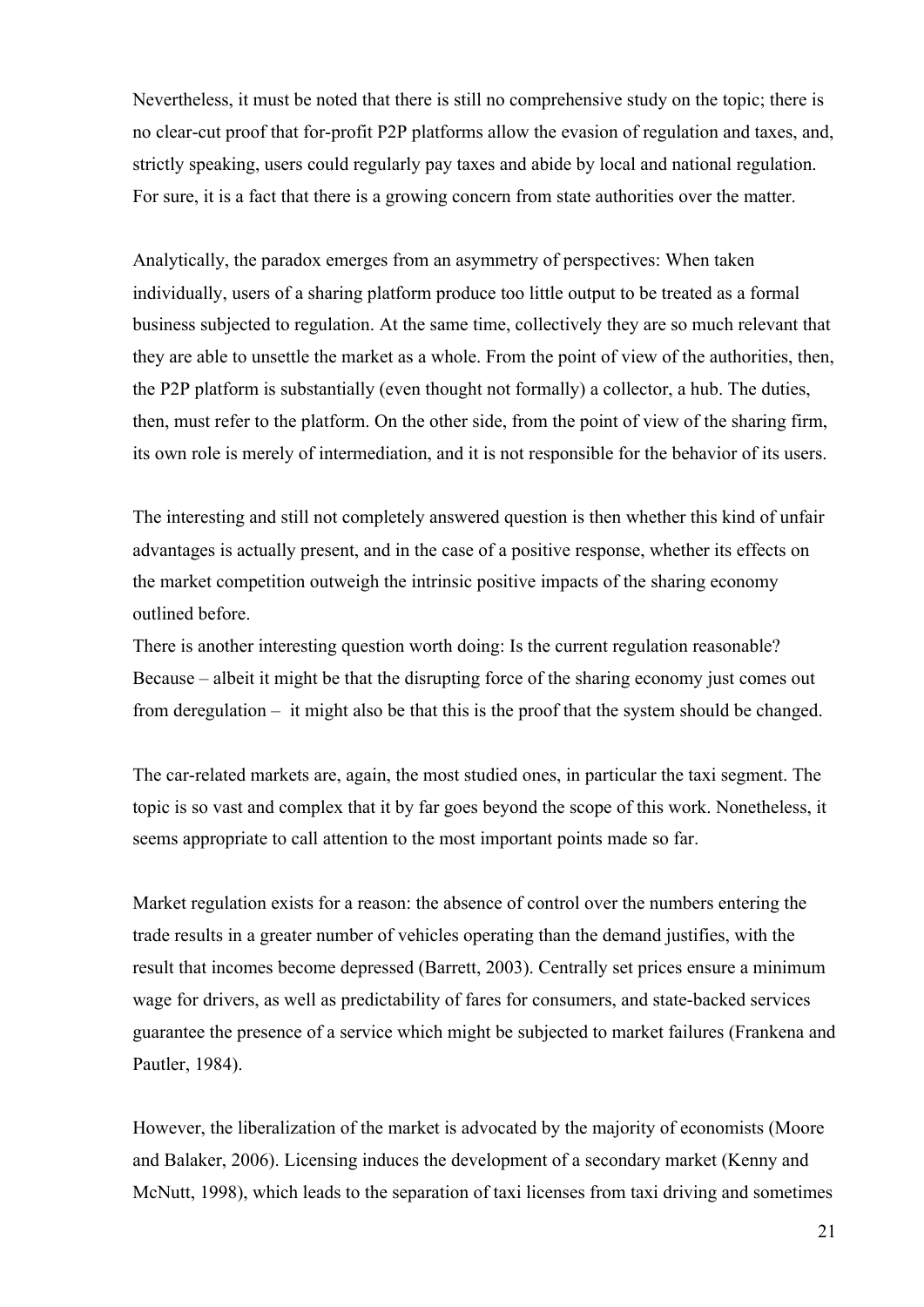to speculative bubbles, whose consequences reflect on final consumers (Barrett, 2003). Evidence for systematic market failure in taxi markets is thin, and the benefits of deregulation would be tremendous: lower fares and lower operating costs, improved service quality, innovation and increased demand (Frankena and Pautler, 1986). In short, as put by Frankena and Pautler (1984), "there is no persuasive economic rationale for some of the most important regulations".

Barrett (2003) studied a sudden deregulation of the taxi sector in Ireland by the High Court in 2000, highlighting, among the consequences, a three-fold increase in taxi numbers and muchreduced passenger waiting times for taxis. Opposing to other economists' view (e.g. Frankena and Pautler, 1984; Moore and Balaker, 2006), Barrett indicates the superiority of deregulation over proposals for more gradual liberalization.

In the end, academic literature seems to suggest that Uber's disruptive and outstanding growth can be ascribed to an unorthodox deregulation of the taxi sector, but at the same time that this deregulation is not unfair, but actually good for the general welfare.

In the case of AirBnB-like firms, however, the context is slightly different. The most relevant difference between hotels and taxis regards the quality offered. For cabs, the quality of the service is easily observable and lies especially on two parameters: time elapsed waiting for the arrival of the driver and price paid. Uber, when the user requires a ride, estimates both the time of arrival and the fare due; users can then dismiss the request, or move along accepting the offer.

AirBnB is far less efficient when explicating its offers: in the case of home-rental, the criteria and parameters used to estimate the quality of the service are way more complex and challenging to demonstrate. Arguably, there is a certain degree of asymmetric information which weight on consumers, and eventually can result in adverse selection: as in Akerlof's market for lemons, it is possible to argue that high-quality service is never produced in this unregulated market, resulting in a market failure.

This is the reason why it makes sense from a pure economic perspective to regulate AirBnB's and Uber's service defining a set of minimum safety and quality standards that producers must oblige to follow, while, on the contrary, it does not make sense to regulate the entrance to the market using licenses: authorities should leave to the market the role of equilibrating the demand and the supply.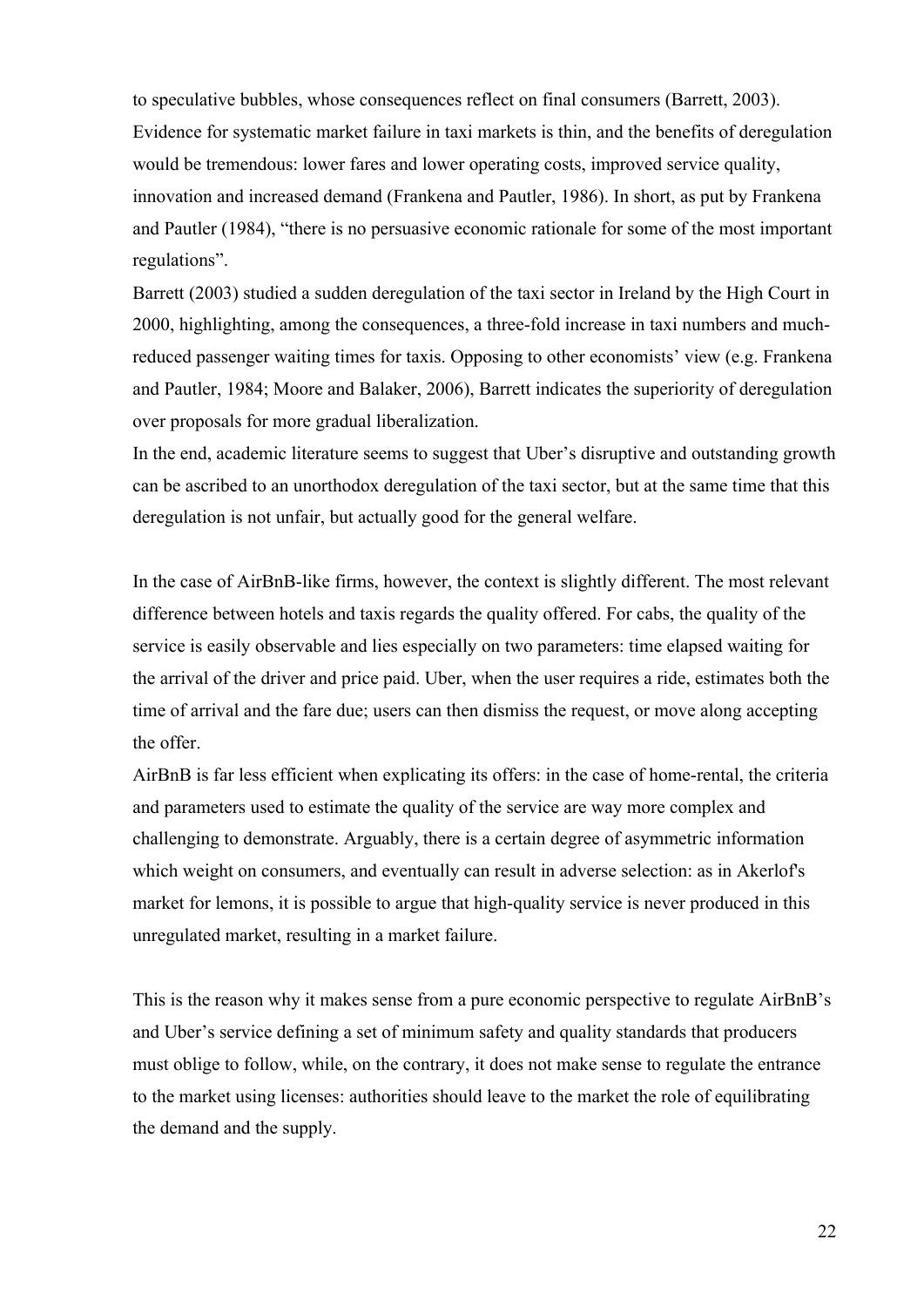## **b. High Leverage on Stakeholders: Labor Exploitation and Monopolistic Behavior**

The "asymmetry of perspective" discussed before, that can possibly allow P2P platforms to avoid regulation, culminate on labor issues. In fact, one of the greatest issues that sharing firms should address is the very controversial relationship they have with their producer-users. Instead of investing in a fleet of cars and hiring drivers as employees, or leasing it out to independent contractors as a traditional business would, Uber, Sidecar and Lyft play the role of the 'digital matchmakers' (Isaac, 2014; Damodaran, 2014). The same goes for AirBnB, TaskRabbit and all the other "sharing" firms.

In this context, producer-users are formally self-entrepreneur who use a platform of intermediation in order to meet consumer-users, and the sharing firms are then just mere brokers which take a slice of the transaction price for providing the service: These companies were able to classify their users as independent contractors instead of employees. However, when the firm decides to adopt a centrally determined pricing model – an "artificial pricing model" as defined before – substantially this is hardly the case. It becomes a model of "evasive entrepreneurship" (Elert and Henrekson, 2014), which is aimed at circumventing existing institutional framework exploiting a "legal void" (Isaac, 2014), and allowing the P2P platform to bear almost no liability, since "the plan is simply to channel the information of those who do act in the world: It is the actors who take risks, not [the platform]" (Lanier, 2013).

In fact, the paradox emerges precisely when looking at risk. The traditional social contract between employers and employees consists of protections and income security guaranteed to workers; the sharing companies, however, perpetuate the degradation of this contract (Isaac, 2014): Producer-users must face all the burden of being self-entrepreneur while not having the chance of accessing to any of its perks.

Looking at the case of ride-sharing companies – the most prominent example of artificial pricing model services – it is possible to see how drivers have to work for an unstable income: the very nature of this model gives to drivers no real control over pricing, hence putting them in a situation in which they face "vulnerabilities in terms of maintaining a stable income" (Isaac, 2014). Noticeably, their condition is not very different from employment. At the same time, tough, they have neither the benefits nor the protections associated with employment: no retirement fund is created, and both the fixed and variable costs burden of the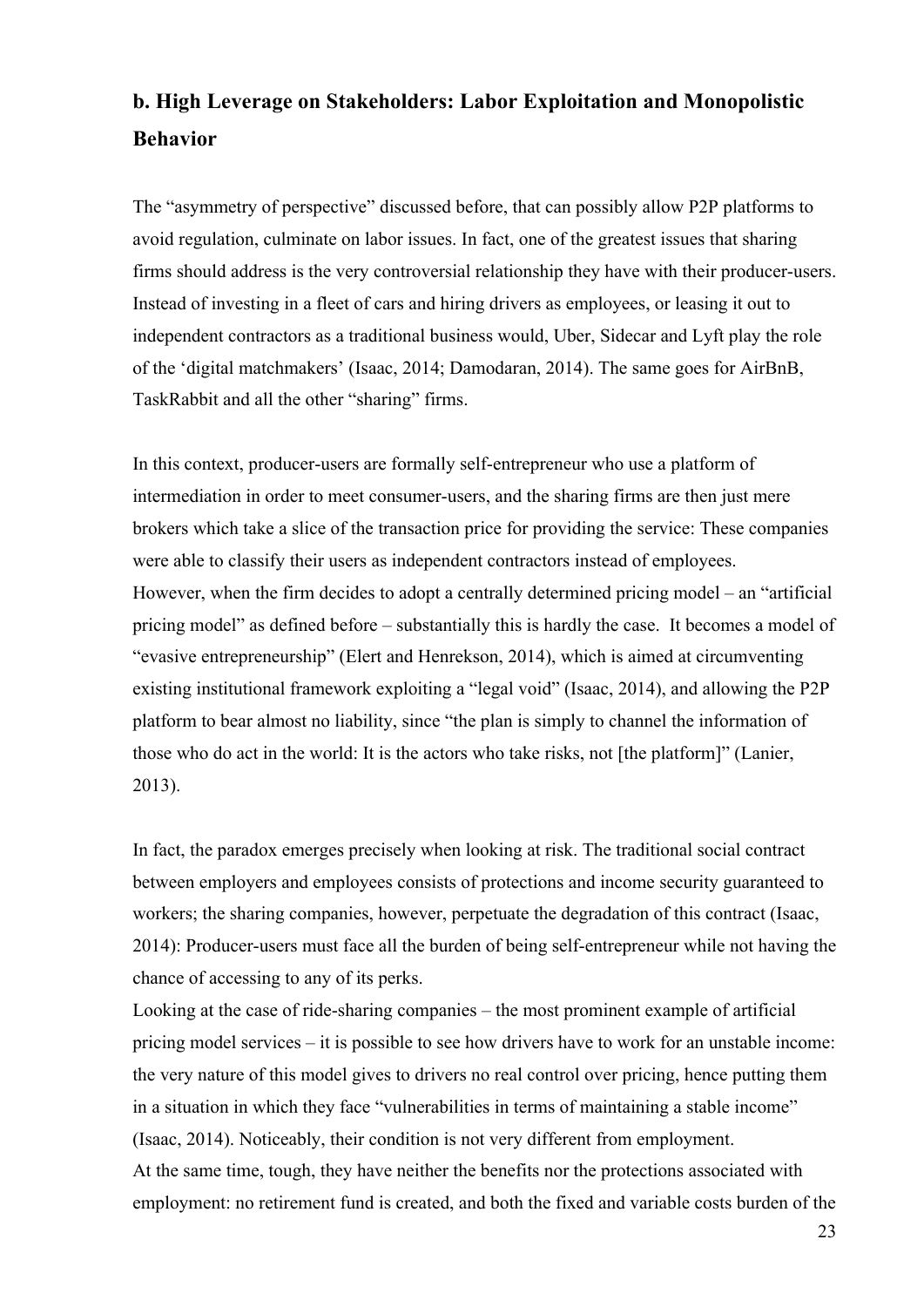shoulder of users, namely the costs of the car, of its maintenance and of the gas. By and far, the biggest risk workers assume when driving "for" a P2P platform is accident liability (Brooks, 2014; Isaac, 2014). Some services, like Uber, have a commercial insurance policy that covers drivers who are actually carrying passengers or are on their way to pick them up (for Uber it amounts to \$1 million per incident). This means that the policy does not apply when the driver is "between passengers", that is when he/she is logged onto the P2P platform but yet to accept a call (Brooks, 2014). The worst-case scenario happens when the driver's insurance company discovers that he/she was using the vehicle for commercial purposes, without paying the premium price for the commercial plan: the insurance company will most likely deny the claim and cancel the insurance policy altogether. These are the reason why, contrary to normally hired workers, the sharing workers risk to loose every thing they have (Isaac, 2014), whereas they do not have the possibility to self-determine their income.

When the situation is too heavy to bear, users should avoid perpetrating the transaction. For consumer-users, the exit strategy is changing P2P platform, and this competition ensures fair prices, as discussed previously. For producer-users, this is not the case. The asymmetry is given by the great leverage that the P2P platforms have on them: Producer-users have to abide a set of platform-specific rules, which sometimes arrive to dictate even on the specification of the car. Not only: Typically, these platforms use a bidirectional rating system to regulate the market and flush out bad drivers, but ratings are not shared between competitors, preventing drivers from easily change platform. Since building up a good reputation is essential for surviving in such a market, drivers could decide to just renounce moving out the relationship. It is true that the rating system works in both directions, but it is more likely that a consumer drops a request when he/she sees a driver with no reputation, than the contrary (Isaac, 2014; Schor, 2014).

The implications are profound: the economic stability of drivers is influenced by the decisions of a single actor, which however gives nothing in exchange in order to balance this privilege.

This problem of unbalanced leverage can be suffered even by consumers. Unfortunately, these are winner-take-all business: as pointed out by DeLong and Summers (2001) "the rule of thumb […] has been that the market leader makes a fortune, the first runner-up breaks even, and everyone else goes bankrupt rapidly". They justified it by looking at the structure of their costs ("an industry with high fixed costs and near-zero variable costs tends to monopoly") but this is only part of the story: the peer-to-peer mechanism works only when a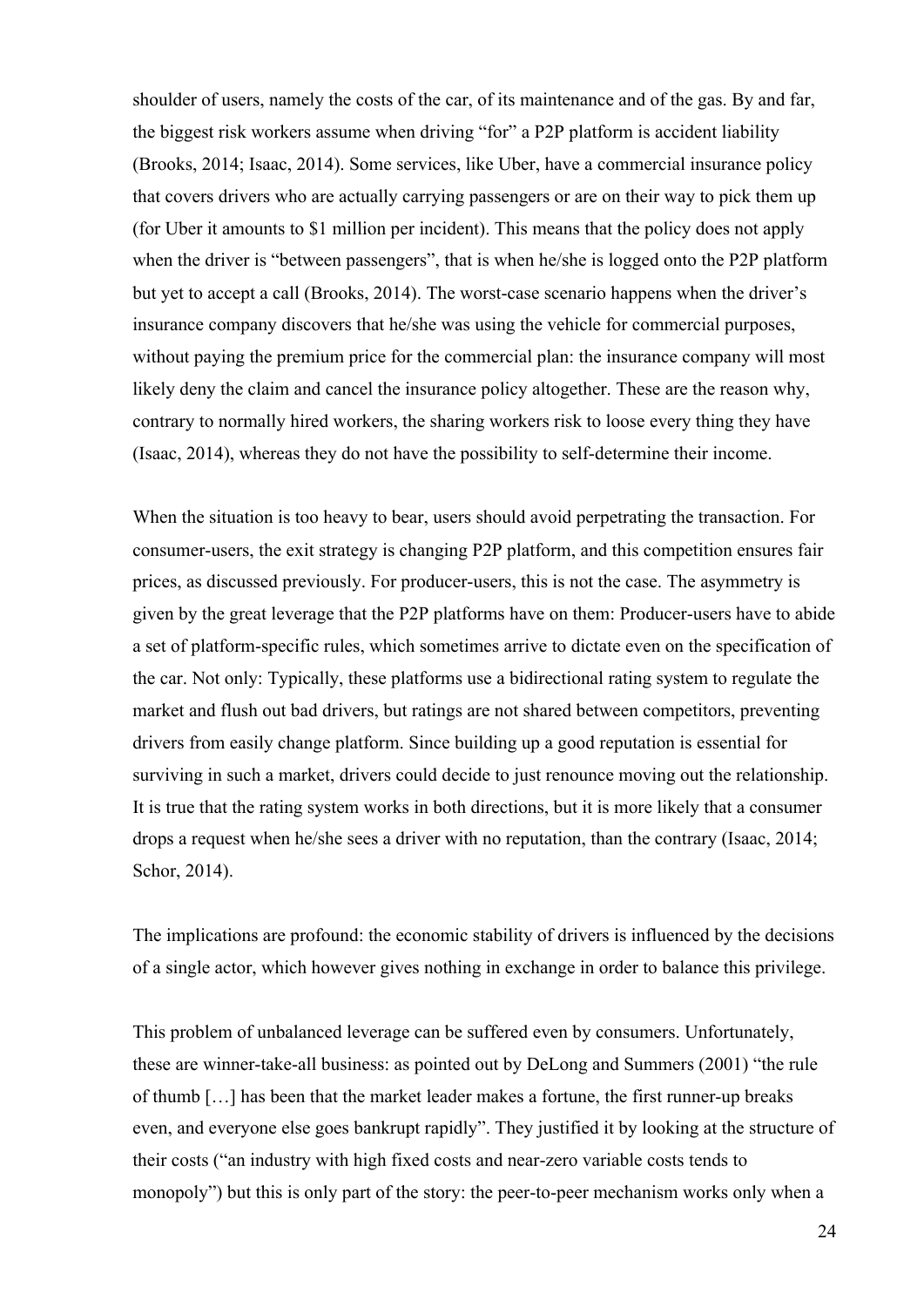critical mass is reached, and the challenge is building a marketplace that ensures the presence of both supply and demand (Sacks, 2014). When this happens, it is very difficult for an external competitor to challenge the dominant position of the incumbent. It is possible to argue that P2P platforms are actually natural monopoly (and, in fact, DeLong and Summers actually suggest it).

As a broker, the platform shows the buyer and seller only what it wants to: There is an enormous degree of asymmetric information, since the platforms' algorithms are not regulated nor transparent. When there is no exit strategy for consumers, it amounts to an algorithmic monopoly: The platform may mimic market-style pricing, or it may not, and consumers as well as producers are left with no other option (Joshi, 2014).

In a sense, P2P platforms are doing the contrary of what they claim: they move surplus from consumers and producers to gatekeepers.

For users, the access and utilization of a P2P platform have to be in any case a Pareto improvement, because if it was not there would be no transaction at all. Still, a great part of the surplus is kept by the platform, thanks to its technological advantage, leverage power, potential monopolistic position, and a general poor macroeconomic climate (Cox, 2013).

There are two possible solutions that can partially solve the issue.

The first one is opening, centralizing and democratically managing the rating systems and all the other blocks that prevents workers to switch platform. This would ensure a fairer treatment of labor. The second is fostering sharers organization, even unionization. On some degree, this will happen naturally thanks to the economy of scales typical of these markets, but public authorities and the sharing firms itself should promote this kind of initiatives. In this way, the high bargaining power that the P2P platforms benefit can be balanced. Some authors (e.g. Schor, 2014) even suggested the utter democratization of the ownership and governance of the platforms.

In any case, it is clear that the issue is a not only a problem of efficiency but also of equity, and as such must be tackled accordingly: not only economically, but politically too.

## **7. Conclusions**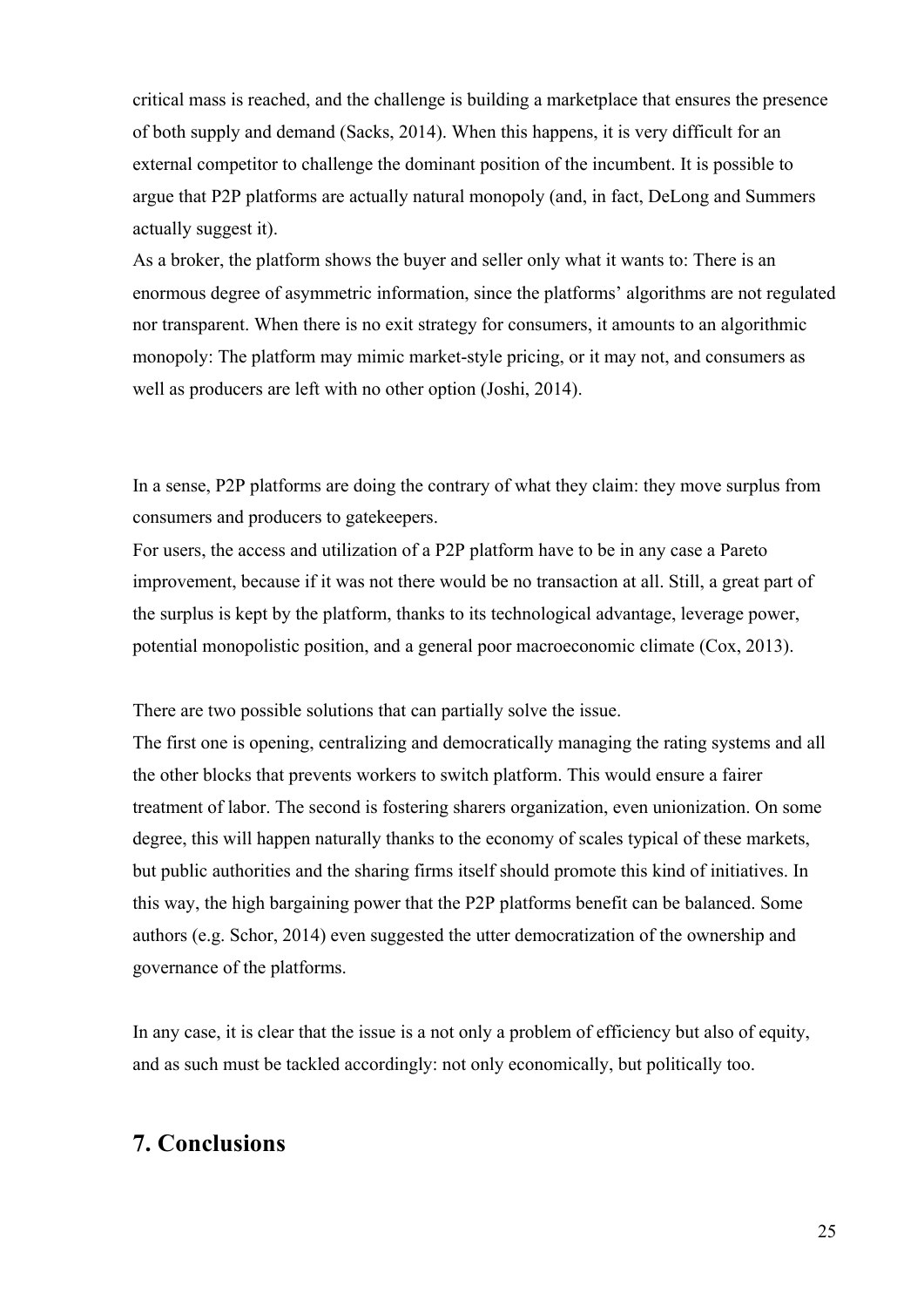The digital revolution of the XXI century has completely disrupted the economic fabric of almost every market: by shifting the framework from ownership to access, in a fashion which reminds the medieval Social Commons, this new movement changed the approach that both consumers and produces have had until now. Consumers and producers are now very fluid categories, since consumers can now share or rent their belongings with their peers, by exploiting the idle capacity of their assets and becoming actual producers. All of this was made possible by a historic convergence of favorable conditions – an economic recession, a revolution of the information technologies, and growing environmental concerns – as well as the development of a cultural change, with the desertion of the old self-identity definitions like owning a car, or a house, and of the old measures of success tightly related to economic wealth.

Given the innovative and dynamic nature of the phenomenon, defining it, its scope and its classification remains problematic, and over the matter there is no clear-cut agreement by academic literature. Still, almost every economist agree that it is possible to broadly divide the concept by following two criteria: market orientation (non-profit/for-profit) and market structure (peer-to-peer/business-to-peer).

In particular, the peer-to-peer, for-profit model is of great interest because its economic implications are profound. The P2P sharing firms, in fact, can decide which pricing model to adopt – either centralized and artificial or decentralized and organic – and this choice has serious legal and economic effects. The artificial model allows to reach a perfect market efficiency by ousting the asymmetric information costs, that are created by non-professional users and are typical of the organic model, but it makes room for a monopolistic behavior. Not only – centralizing the pricing while decentralizing the labor force puts the platforms in a very dangerous position since it could allow users to make legal actions against the platform itself.

At the end of the day, the sharing economy introduces an outstanding, innovative, disruptive, game changer paradigm, which allows the whole economy to reach a Kaldor-Hicks improvement according to which the sum of the gains outweighs the sum of the losses. It increases the efficiency of the use of idle goods, among which there is also spare time, it forces the public opinion to re-think the current regulation system, and generates positive externalities by reducing pollution and producing public goods.

However, the Kaldor-Hicks theorem looks just at the sign of the net value of generated welfare, ignoring the magnitude of both the gains and the losses. Unfortunately, the gains are big enough to shadow the huge losses and costs associated with this epochal revolution: In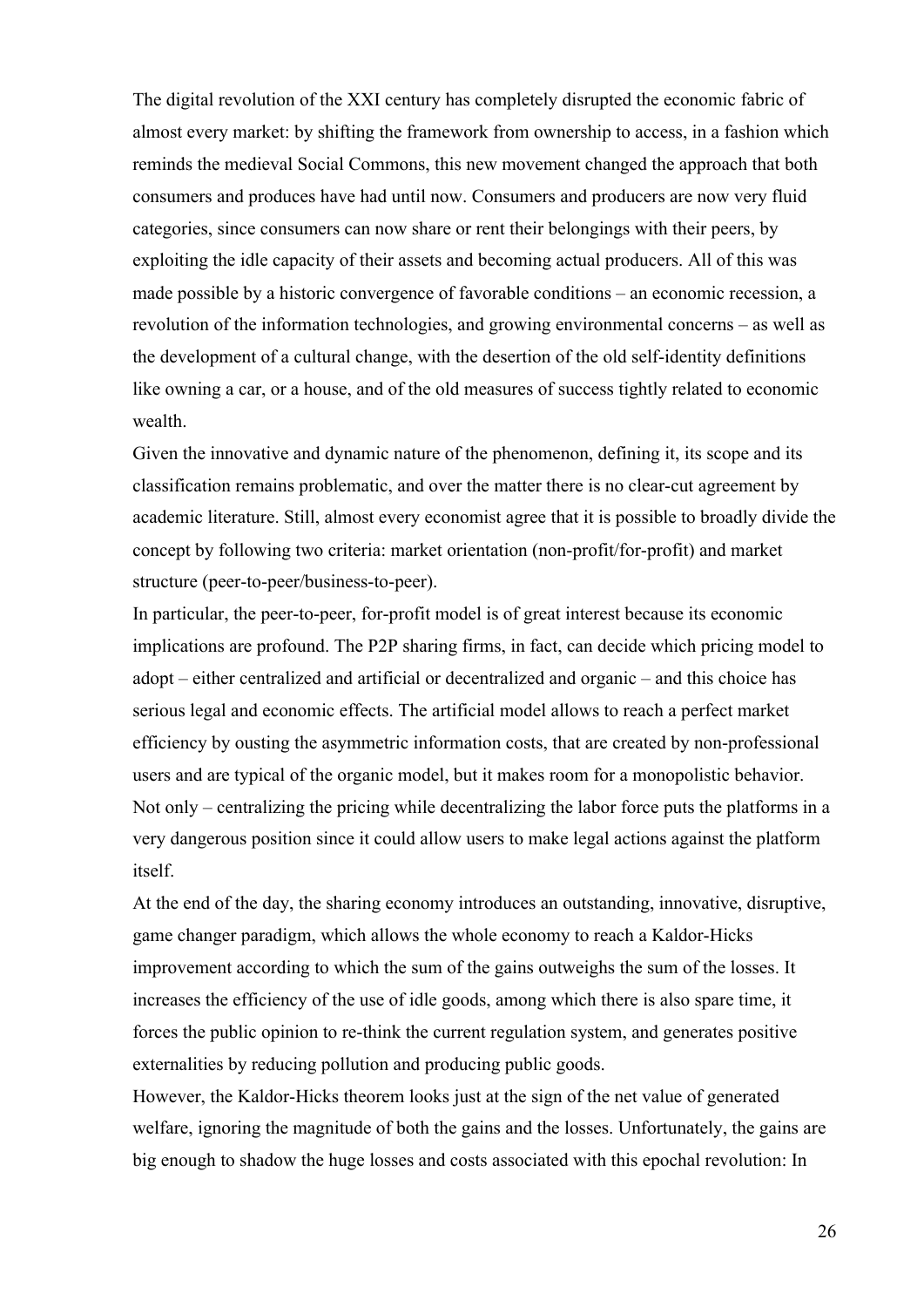fact, the sharing economy creates new ways of exploiting the labor force, evading the taxes, disrupting old businesses and taking advantage of monopolistic positions.

This is the reason why the consequences and the impact of the sharing economy must be addressed and regulated politically and internationally, to avoid that the tremendous efforts and sacrifices that the western world was forced to made with the advent of capitalism, two centuries ago, have been made vain.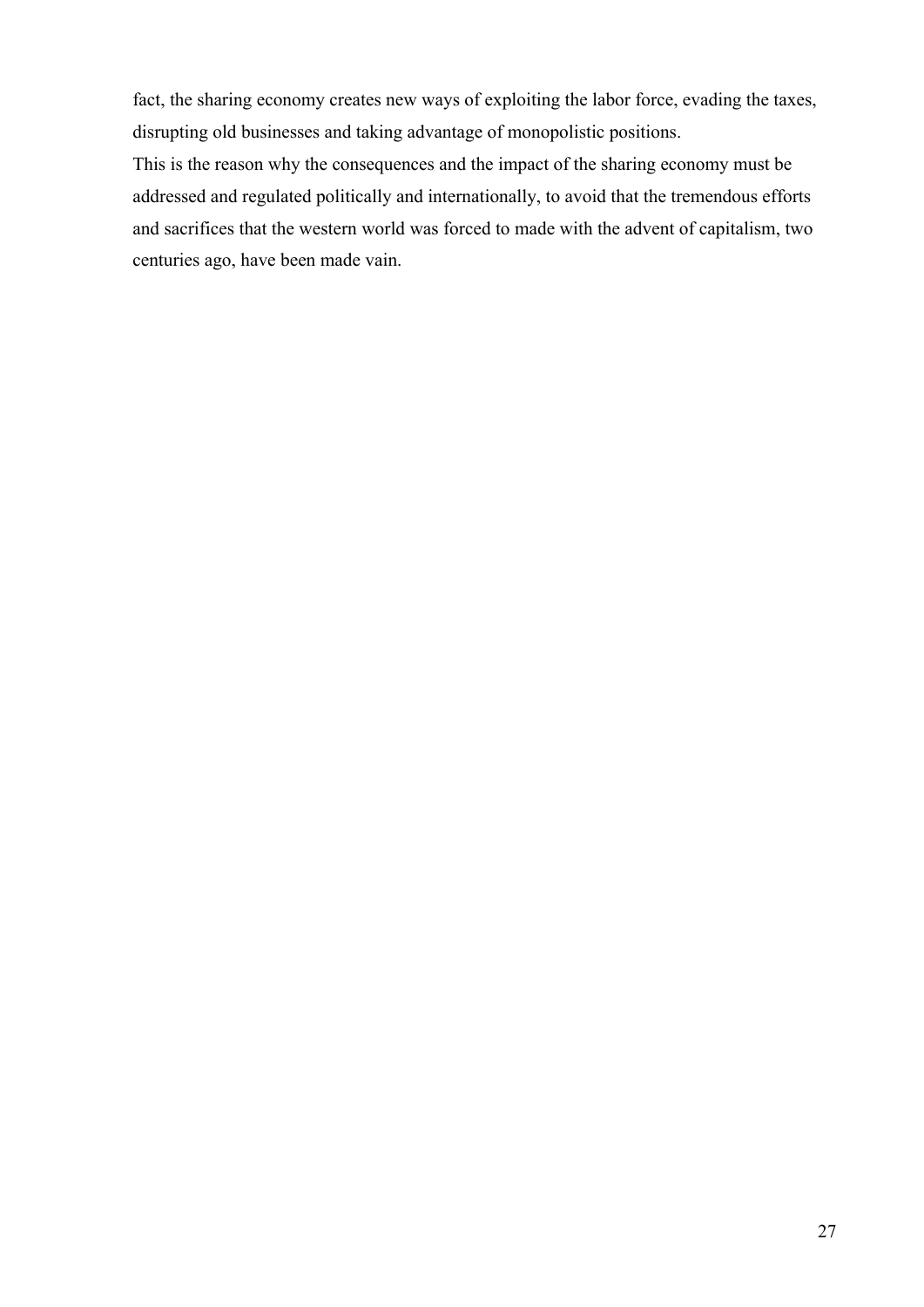## **References**

**Aigrain, P.** (2012). *Sharing: Culture and the economy in the internet age.* Amsterdam University Press.

**Algar, R.** (2007). *Collaborative Consumption*. Available at: http://www.oxygenconsulting.co.uk/insights/collaborative-consumption/. Accessed on October  $11<sup>th</sup>$ , 2015.

**Baker, D.** (2014). *Don't buy the 'sharing economy' hype: AirBnB and Uber are facilitating rip-offs.* The Guardian – online edition. Available at: http://www.theguardian.com/commentisfree/2014/may/27/AirBnB-uber-taxes-regulation. Accessed on October  $11<sup>th</sup>$ , 2015.

**Bardhi, F. & Eckhardt, G.** (2012). *Access based consumption: The case of car sharing.* Journal of Consumer Research, 39, 881–898.

**Barrett, S.** (2003). *Regulatory Capture, Property Rights and Taxi Deregulation: A Case Study*. Institute of Economic Affairs – Volume 23, Issue 4, Pages 34–4.

**Baumol, W.** (1952). *Welfare Economics and the Theory of the State*. Harvard University Press.

**Belk, R.** (2010). *Sharing*. Journal of Consumer Research – Volume 36, Pages 715–734.

**Belk, R.** (2014). *You are what you can access: Sharing and collaborative consumption online*. Journal of Business Research – Volume 67, Issue 8, Pages 1595–1600. Available at: http://www.sciencedirect.com/science/article/pii/S0148296313003366.

**Benkler, Y.** (2002). *Coase's Penguin, or, Linux and The Nature of the Firm*. The Yale Law Journal. A Creative Commons licensed version is available at: http://www.yale.edu/yalelj/112/BenklerWEB.pdf. Accessed on October 11<sup>th</sup>, 2015.

**Bollier, D.** (2014). *Think like a commoner: a short introduction to the life of the commons*. New Society Pub.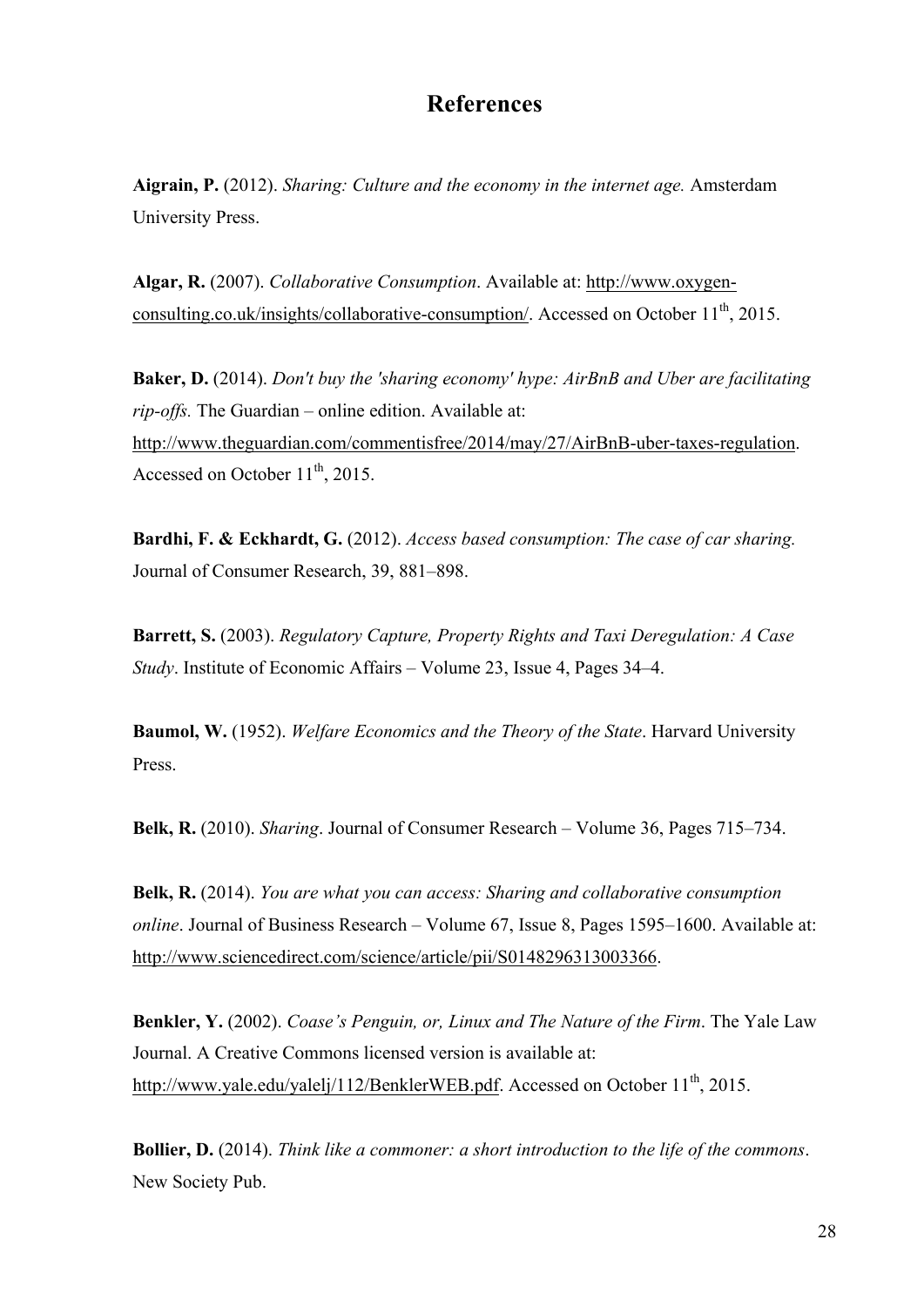**Botsman, R. & Rogers, R.** (2010). *What's mine is yours: The rise of collaborative consumption.* New York: Harper Collins.

**Brighenti, B.** (2015). *DRAFT OPINION: The local and regional dimension of the sharing economy.* Committee of the Regions, Commission for Economic Policy. Available here: https://webapi.cor.europa.eu/documentsanonymous/COR-2015-02698-00-00-PA-EDI-EN.docx/content. Accessed on October  $11^{th}$ , 2015.

**Brooks, J.** (2014). *UberX, Lyft Expand Driver Insurance.* KWED News – online edition. Available at: http://ww2.kqed.org/news/2014/03/14/uber-lyft-insurance/. Accessed on October  $11^{th}$ , 2015.

**Brusson, N.** (2013). Reframing the economy: from ownership to access. The Economist, Insights, online edition. Available at: http://www.economistinsights.com/marketingconsumer/opinion/reframing-economy-ownership-access. Accessed on October 11<sup>th</sup>, 2015.

**Carroll, E., & Romano, J.** (2011). *Your digital afterlife: When Facebook, Flickr and Twitter are your estate, what's your legacy?* Berkeley, CA: New Riders.

**Cervero, R., Golub, A. & Nee B.** (2007). *City CarShare: Longer-Term Travel Demand and Car Ownership Impacts*. Transportation Research Record: Journal of the Transportation Research Board 1992. Available at: http://dx.doi.org/10.3141/1992-09

**Chang, J.** (2010). e*Bay: Towards A Perfectly Competitive Market*. International Business & Economics Research Journal – Volume 9, Number 3. Available at: http://www.cluteinstitute.com/ojs/index.php/IBER/article/view/536. Accessed on October  $11^{th}$ , 2015.

**Chawla, R**. (2014). *Four Ways AirBnB Could Be Smarter About Pricing.* Forbes – online edition*.* Available at: http://www.forbes.com/sites/rameetchawla/2014/11/07/fueled-fix-how-AirBnB-should-unleash-market-pricing/. Accessed on October  $11<sup>th</sup>$ , 2015.

**Cohen, A.** (2003) *The Perfect Store*. Back Bay Books.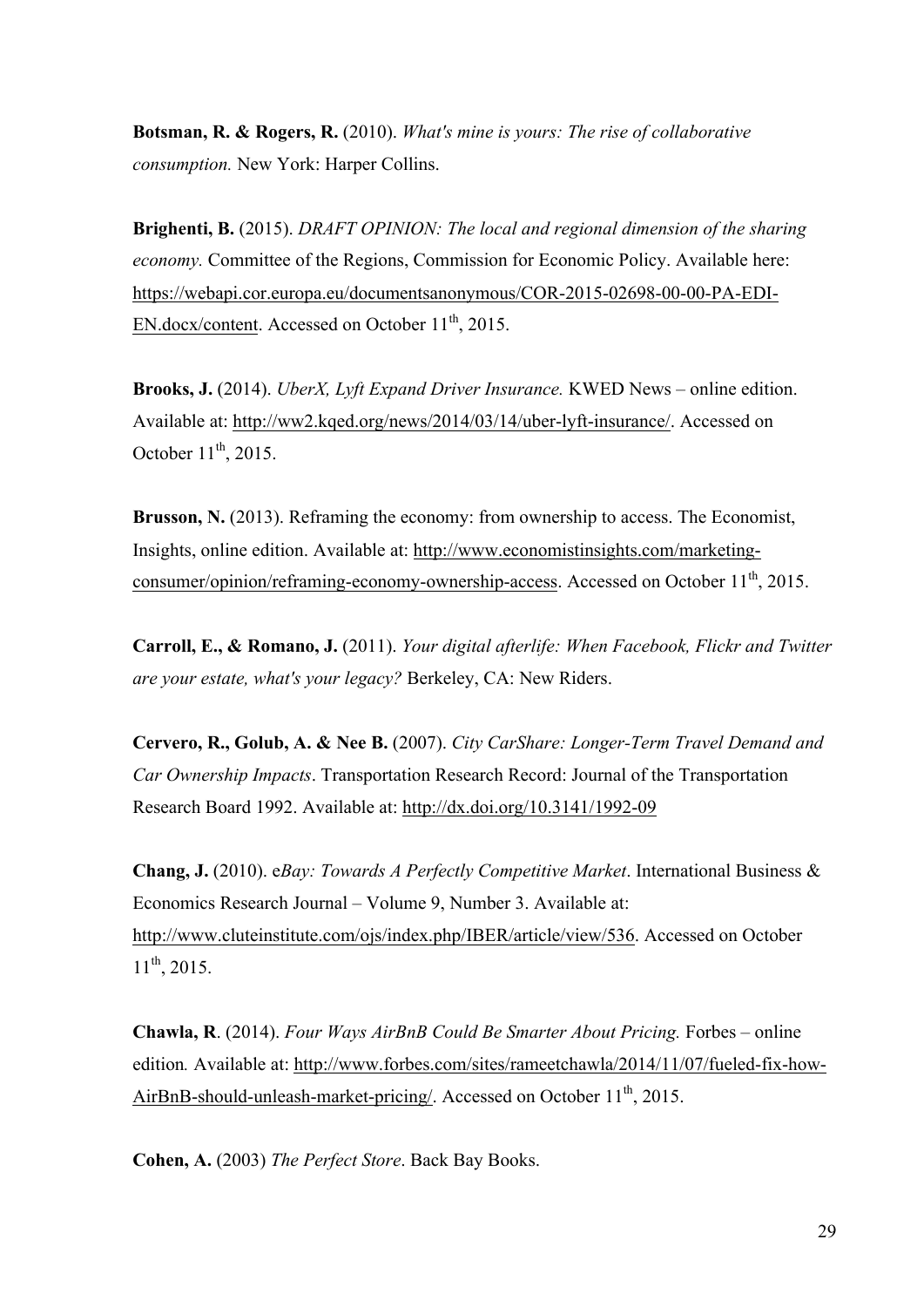**Cornes, R. & Sandler, T.** (1986). *The theory of externalities, public goods, and club goods*. Cambridge University Press.

**Cox, W.** (2013). *Toward a self employed nation?* NewGeography – online edition. Available at: http://www.newgeography.com/content/003761-toward-a-self-employed-nation. Accessed on October  $11<sup>th</sup>$ , 2015.

**Damodaran, A.** (2014). *A disruptive cab ride to riches: The Uber payoff.* Forbes – online edition. Available at: http://www.forbes.com/sites/aswathdamodaran/2014/06/10/adisruptivecab-ride-to-riches-the-uber-payoff/. Accessed on October  $11<sup>th</sup>$ , 2015.

**DeLong, J. B. & Summers, L. H.** (2001). *The "New Economy": Background, Historical Perspective, Questions, and Speculations*. Federal Reserve of Kansas Review. Available at: https://www.kansascityfed.org/publicat/sympos/2001/papers/S02delo.pdf. Accessed on October  $11^{th}$ , 2015.

**Denning, S.** (2014) *Three Strategies For Managing The Economy Of Access*. Forbes – online edition. Available at: http://www.forbes.com/sites/stevedenning/2014/05/02/economic-gamechange-from-ownership-to-access/. Accessed on October 11<sup>th</sup>, 2015.

**Derviş, K.** (2015). *Is Uber a Threat to Democracy?* Project Syndicate – online edition. Available at: http://www.project-syndicate.org/commentary/uber-regulatory-challengesthreat-to-democracy-by-kemal-dervi-2015-07. Accessed on October  $11<sup>th</sup>$ , 2015.

**Dukeminier, J. & Krier, J.** (1988). *Property*. Aspen Law & Business. Page 153.

**Elert, N., & Henrekson, M.** (2014). *Evasive Entrepreneurship and Institutional Change*. IFN Working Paper No. 1044. Available at: http://ssrn.com/abstract=2513475.

**Evans, D. & Schmalensee, R.** (2007). *The Industrial Organization of Markets with Two-Sided Platforms*. Competition Policy International – Volume 3, Number 1. Available at: http://papers.ssrn.com/sol3/papers.cfm?abstract\_id=987341.

**Faber, Oscar, Goodbody Economic Consultants and Irish Marketing Surveys.** (1998). *Review of the Taxi and Hackney Services in the Dublin Area.*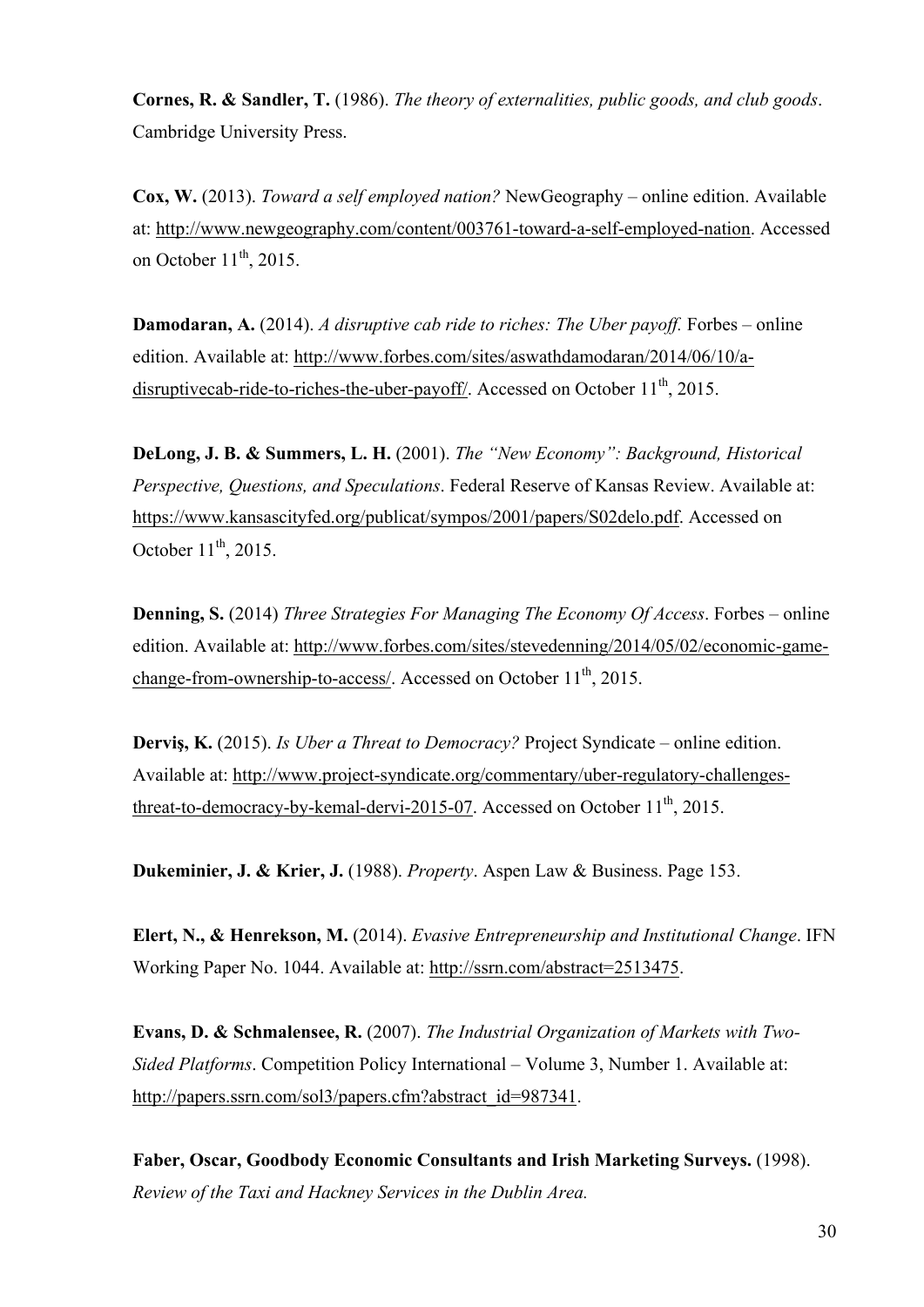**Felson, M. & Spaeth, J. L.** (1978). *Community Structure and Collaborative Consumption: A routine activity approach*. American Behavioral Scientist – Volume 21, Pages 614–24.

**Frankena, W. & Pautler, P.** (1984). *An Economic Analysis of Taxicab Regulation*. Federal Trade Commission, Washington, D.C. Available at: https://www.ftc.gov/sites/default/files/documents/reports/economic-analysis-taxicabregulation/233832.pdf. Accessed on October  $11^{th}$ , 2015.

**Goldman, J. & Liu, M.** (2014). *It pays to compare.* What's The Fare. Available at: http://blog.whatsthefare.com/2014/10/it-pays-to-compare.html. Accessed on October  $11<sup>th</sup>$ , 2015.

**Gosling, I. G.** (2003). *eDonkey/ed2k: Study of A Young File Sharing Protocol*. Global Information Assurance Certification Paper. Available at: http://www.giac.org/paper/gcih/446/edonkey-ed2k-study-young-file-sharing-protocol/104909. Accessed on October  $11^{th}$ , 2015.

**Gurley, B.** (2014). *A Deeper Look at Uber's Dynamic Pricing Model*. Above The Crowd – online edition. Available at: http://abovethecrowd.com/2014/03/11/a-deeper-look-at-ubersdynamic-pricing-model/. Accessed on October  $11<sup>th</sup>$ , 2015.

**Hall, J., Kendrick, C. & Nosko, C.** (2015). *The Effects of Uber's Surge Pricing: A Case Study.* The University of Chicago. Available at: http://faculty.chicagobooth.edu/chris.nosko/research/effects\_of\_uber's\_surge\_pricing.pdf. Accessed on October  $11<sup>th</sup>$ , 2015.

**Hall, R. E. & Lieberman, M.** (2005). *Microeconomics: Principles and Applications.* Cengage Learning.

**Hamari, J., Sjöklint, M., & Ukkonen, A.** (Forthcoming, 2015). *The sharing economy: Why people participate in collaborative consumption.* Journal of the Association for Information Science and Technology. Available at:

http://papers.ssrn.com/sol3/papers.cfm?abstract\_id=2271971.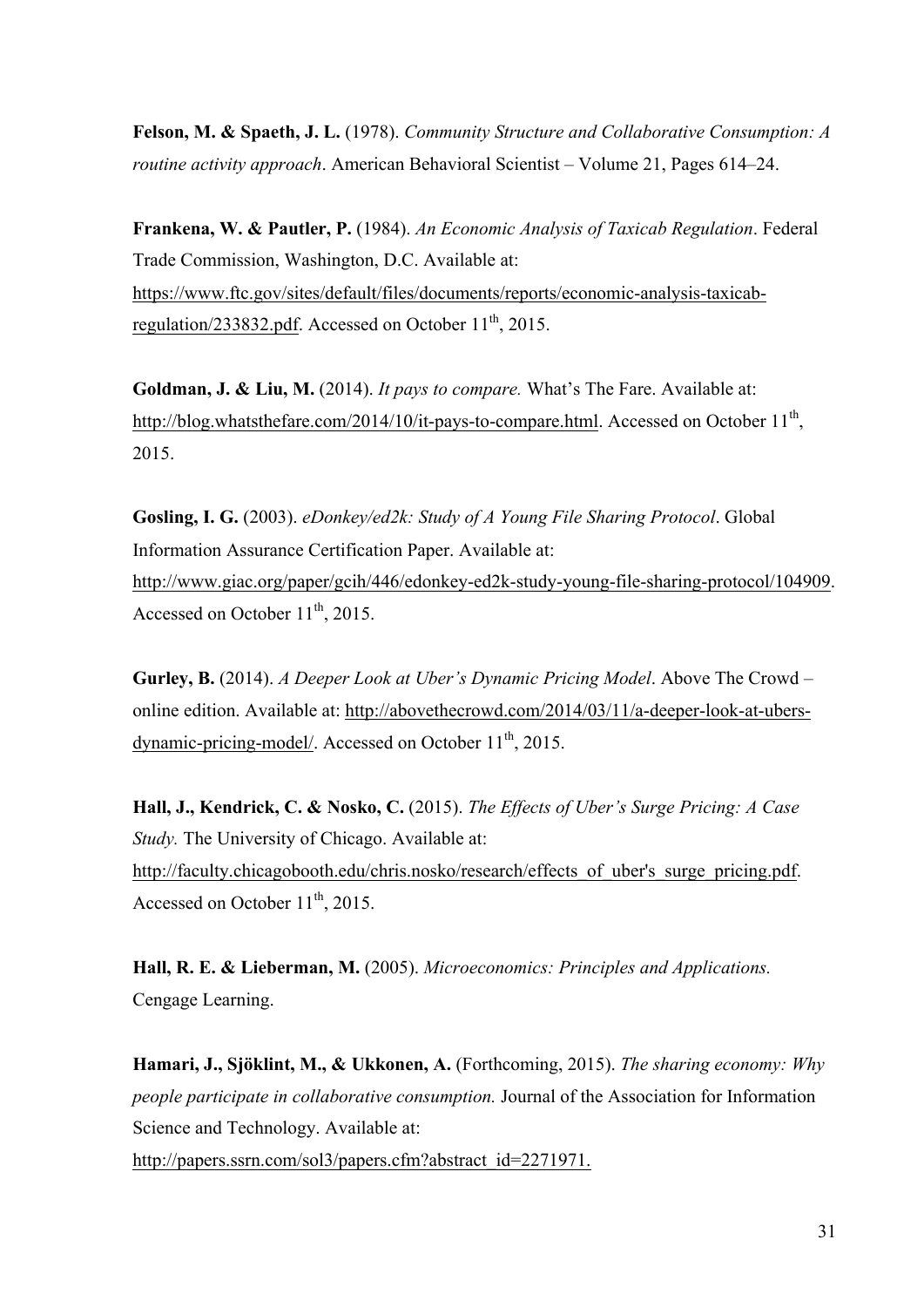**Isaac, E.** (2014). *Disruptive Innovation: Risk-Shifting and Precarity in the Age of Uber.* Berkeley Roundtable on the International Economy – BRIE Working Paper 2014-7.

**Joshi, R.** (2014). *How does Uber's dispatch algorithm work?* Quora. Available at: https://www.quora.com/How-does-Ubers-dispatch-algorithm-work. Accessed on October  $11^{th}$ , 2015.

**Kaleelazhicathu, R.** (2003). *History of Internet Pricing*. Networking Laboratory, HUT. Available at: https://www.netlab.tkk.fi/opetus/s38042/k03/topics/HistoryIntPrice.pdf. Accessed on October  $11^{th}$ , 2015.

**Kolbert, C. F. & Zimmermann, R.** (1977). *History of Scots and English Land Law*. Oxford University Press – Page 11.

**Kreider, B.** (2015). *Risk Shift and the Gig Economy*. Economic Policy Institute – Working Economic Blog. Available at: http://www.epi.org/blog/risk-shift-and-the-gig-economy/. Accessed on October  $11^{th}$ , 2015.

**Lanier, J.** (2014). *Who owns the future?* Simon & Schuster.

**Leach, J.** (2004). *A course in public economics*. Cambridge University Press – Pages 155- 156.

**Lessig, L.** (2008). *Remix: Making art and commerce thrive in the hybrid economy.* New York: Penguin.

**Martin, E., Shaneen, S. A. & Lidicker, J.** (2010). *Impact of Carsharing on Household Vehicle Holdings*. Transportation Research Record: Journal of the Transportation Research Board 2143.

**McAfee, A. & Brynjolfsson E.** (2012)*. Race Against The Machine: How The Digital Revolution Is Accelerating Innovation, Driving Productivity, and Irreversibly Transforming Employment and The Economy.* Research Brief. MIT Sloan School of Management. Available at: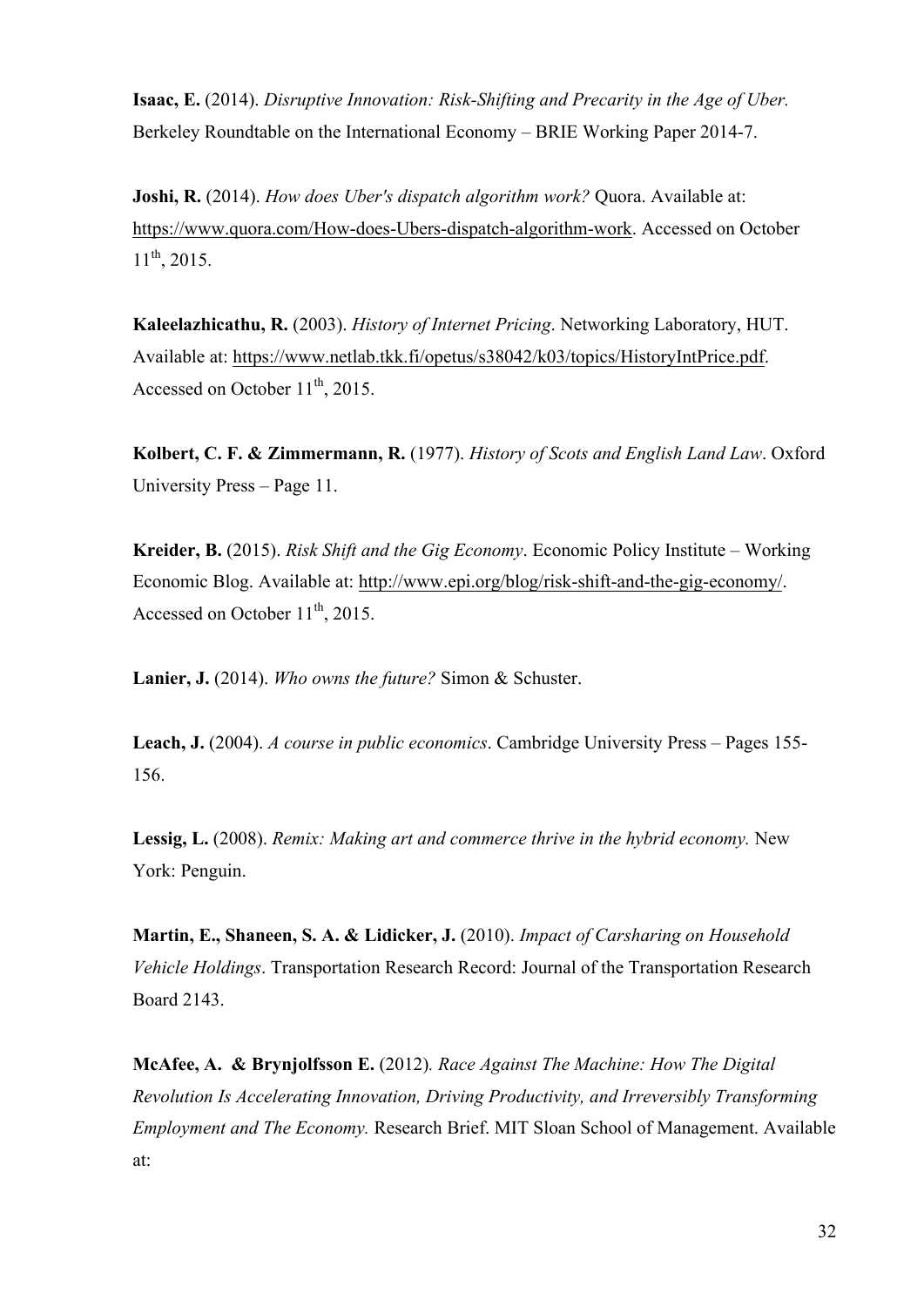http://ebusiness.mit.edu/research/Briefs/Brynjolfsson\_McAfee\_Race\_Against\_the\_Machine.p  $\underline{df}$ . Accessed on October 11<sup>th</sup>, 2015.

**McKnight, L. W. & Bailey, J. P.** (1997). *An introduction to internet economics*. MIT Press Cambridge, MA. Available at: http://quod.lib.umich.edu/cgi/t/text/idx/j/jep/3336451.0001.123/--introduction-to-interneteconomics?rgn=main;view=fulltext. Accessed on October  $11<sup>th</sup>$ , 2015.

**Millard-Ball, A., Murray, G., Schure, J., Fox, C. & Burkhardt, J.** (2005) *TCRP Report 108: Carsharing: Where and How it Succeeds*. Transportation Research Board of the National Academies.

**Moore, A. & Balaker, T.** (2006). *Do Economists Reach a Conclusion on Taxi Deregulation?* Econ Journal Watch – Volume 3, Number 1, Pages 109-132.

**OECD**. (2008) *OECD - Glossary of statistical terms.* System of National Accounts. Available at: https://stats.oecd.org/glossary/. Accessed on October  $11<sup>th</sup>$ , 2015.

**Phlips, L.** (1983). *The Economics of Price Discrimination.* Cambridge University Press.

**Quirk, M. B.** (2014). *How do Uber and Lyft work and why should I even care?* Consumerist – online edition. Available at: http://consumerist.com/2014/09/18/how-do-uber-and-lyftwork-and-why-should-i-evencare/. Accessed on October 11<sup>th</sup>, 2015.

**Rauch, D. & Schleicher, D.** (2015). *Like Uber, But for Local Governmental Policy: The Future of Local Regulation of the 'Sharing Economy'*. George Mason Law & Economics. Available at: http://ssrn.com/abstract=2549919.

**Rifkin, J.** (2014). *The Zero Marginal Cost Society*. Palgrave Macmillan – Pages 28-78.

**Rodrigues, R. & Druschel, P.** (2010). *Peer-to-Peer Systems*. Communications of the ACM.

**Rysman, M.** (2009). *The Economics of Two-Sided Markets*. Journal of Economic Perspectives – Volume 23, Number 3, Pages 125–143.